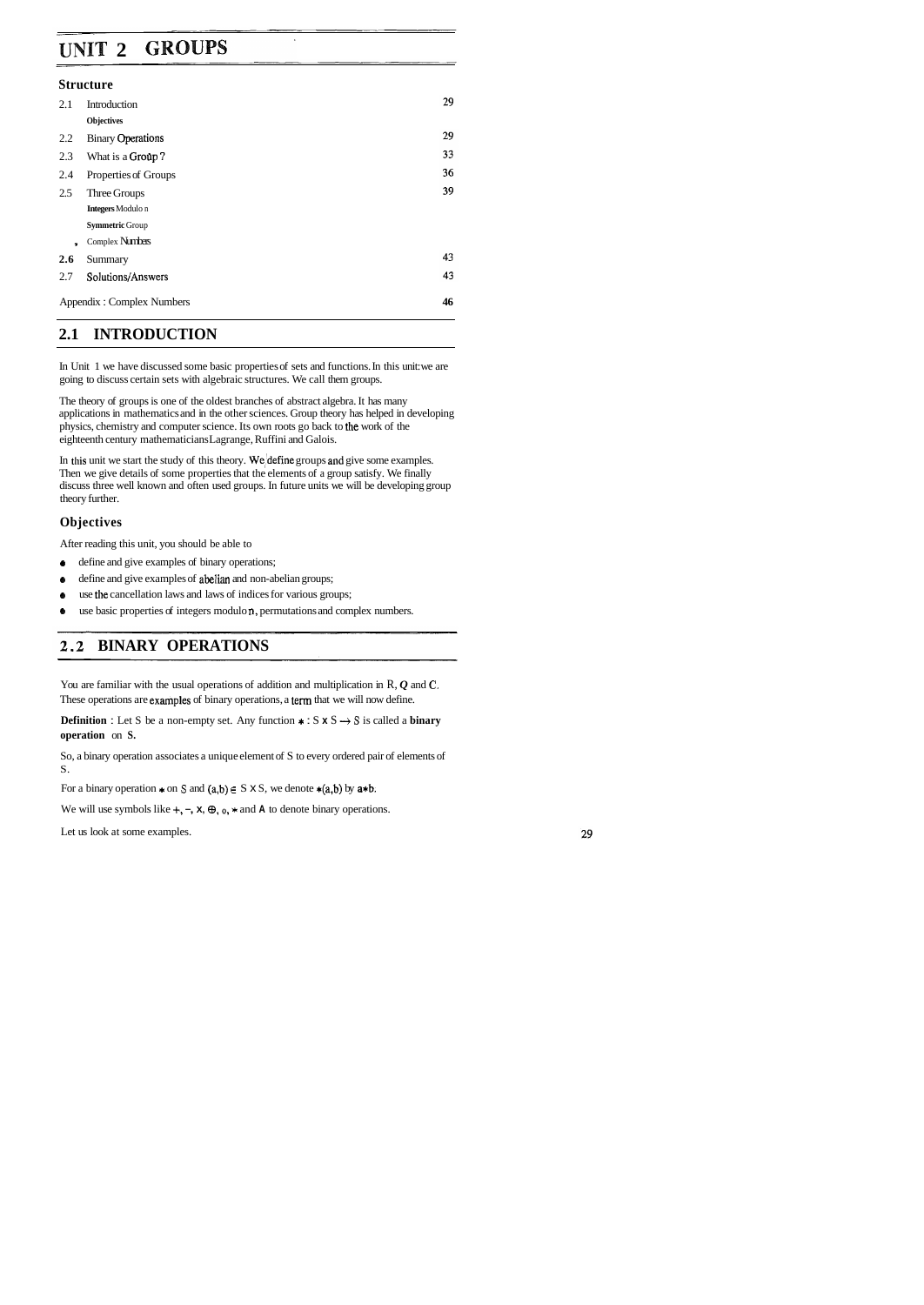- **Elementary Group Theory i)**  $+$  and **x** are binary operations on **Z**. In fact. we have  $+(a,b)=a+b$ and  $\times$  (a, b) = a x **b**  $\forall$  a, b  $\in$  **Z**. We will normally denote a **x** b by ab.
	- ii) Let  $\mathcal{P}(S)$  be the set of all subsets of S. Then the operations **U** and  $\cap$  are binary operations on  $\boldsymbol{\varphi}$ (S), since A  $\cup$  B and A  $\cap$  B are in  $\boldsymbol{\varphi}$ (S) for all subc ts A and B of S.
	- iii) Let X be a non-empty set and  $\mathcal{F}(X)$  be the family of all functions  $f : X \to X$ . Then the composition of functions is a binary operation on  $\mathcal{F}(X)$ , since fog  $\in \mathcal{F}(X) \blacktriangleright f$ ,  $g \in \mathcal{F}(X)$ .

We are now in a position to **define** certain properties that binary operations can have.

- Definition : Let  $*$  be a binary operation on a set S. We say that
- i)  $\star$  is closed on a subset T of S, if  $a \star b \in T \forall a, b \in T$
- ii)  $\star$  is associative if, for all a, b, c  $\in$  S,  $(a * b) * c = a * (b * c)$ .
- iii)  $\star$  is commutative if, for all  $a, b \in S$ ,  $a \star b = b \star a$ .

For example, the operations of addition and multiplication on **R** are commutative as well as associative. But, subtraction is neither commutative nor associative on  $\mathbf{R}$ . Why? Is a-b = b-a or (a-b)-c = a-(b-c) 4) a, b, c  $\in$  **R** ? No, for example, 1-2 ≠ 2-1 and (1-2) -3 ≠ 1-(2-3). Also subtraction is not closed on  $N \subseteq R$ , because  $1 \in N$ ,  $2 \in N$  but  $1-2 \notin N$ .

E 1) For the following binary operations defined on  $R$ , determine whether they are commutative or associative. Are they closed on N?

a)  $x \oplus y = x + y - 5$ b)  $x * y = 2(x + y)$ c)  $x \Delta y = \frac{x - y}{2}$ for all  $x, y \in \mathbb{R}$ .

In calculations you must have often used the fact that  $a(b+c) = ab + ac$  and  $(b+c)$   $a = bc + ba$  $\forall$  a, b,  $c \in R$ . This fact says that multiplication distributes over addition in R. In general, we have the following definition.

Definition : If o and  $*$  are two binary operations on a set S, we say that  $*$  is distributive over  $\circ$  if  $\forall$  a,  $b, c \in S$ , we have  $a * (b \circ c) = (a * b) \circ (a * c)$  and  $(b \circ c) * a = (b * a) \circ (c * a).$ 

For example. let  $a * b = \frac{a+b}{2} \forall a, b \in R$ . Then  $a(b \land c) = a\left(\frac{b+c}{2}\right) = \frac{ab+ac}{2}$ 

 $=$  ab  $*$  ac, and

 $\overline{\mathcal{L}}$ 

$$
b * c)a = \left(\frac{b + c}{2}\right)a = \frac{b \lambda + c a}{2} = ba * ca \forall a, b, c \in \mathbb{R}.
$$

Hence, multiplication is distributive over  $\ast$ ,

Note that a binary operation on S is always closed on S, but may not **be** closed on a subset of S.

Let us now look deeper at some binary operations. You know that, for any  $a \in R$ ,  $a + 0 = a$ ,  $0 + a = a$  and  $a + (-a) = (-a) + a = 0$ . We say that 0 is the identity element for addition and (-a) is the negative or additive inverse of a. In general, we have the following definition.

Definition : Let  $*$  be a binary operation on a set S. If there is an element  $c \in S$  such that  $\forall$  a  $\in$  S, a  $\ast$  e = a and e  $\ast$  a = a, then e is called an identity element for  $\ast$ .

 $30$ 

Try the following exercise now.

For another example go back to E 4 of Unit 1. What does it say ? It says that the intersection of sets distributes over the union of sets and the union of sets distributes over the intersection of sets.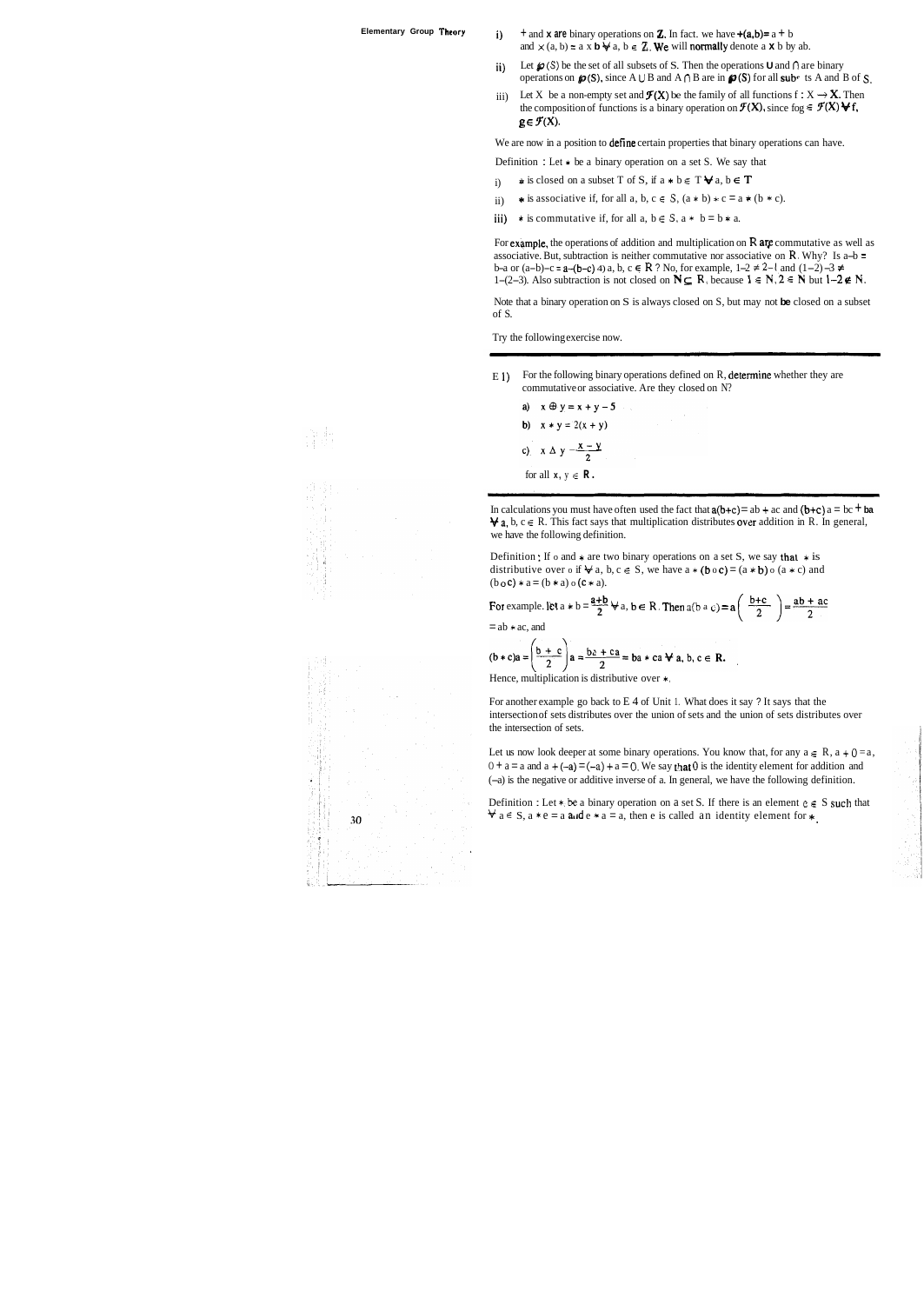For  $a \in S$ , we say that  $b \in S$  is an inverse of a, if  $a * b = e$  and  $b * a = e$ . In this case we usually write  $b = a^{-1}$ .

Before discussing examples of identity elements and inverses consider the following result. In it we will prove the uniqueness of the identity element for \*, and the uniqueness of the inverse of an element with respect to \*, if it exists.

Theorem  $1:$  Let  $*$  be a binary operation on a set S. Then

- a) if  $*$  has an identity **element**, it must be unique.
- b) if  $\ast$  is associative and  $s \in S$  has an inverse with respect to  $\ast$ , it must be unique.

Then  $e = e * e'$ , since  $e'$  is an identity element. = e', since e is an identity element.

b) Suppose there exist  $a, b \in S$  such that  $s * a = e = a * s$  and  $s * b = e = b * s$ , e being the identity element for \*, Then

 $a=a*e=a*(s*b)$ 

```
=(a * s) * b, since * is associative.
```
 $= e * b = b.$ 

That is,  $a = b$ .

Hence, the inverse of  $s$  is unique.

Proof : a) Suppose e and e' are both identity elements for \*.

That is, e = **e'.** Hence, the identity element is unique.

Example 1 : If the binary operation  $\oplus$  : R **x** R  $\rightarrow$  R is defined by a  $\oplus$  b = a + b -1, prove that  $\oplus$  has an identity. If  $x \in \mathbb{R}$ , determine the inverse of x with respect to  $\oplus$ , if it exists.

Solution : We are looking for some  $e \in R$  such that  $a \oplus e = a = a \oplus a \oplus a \oplus a$ . So we want  $e \in R$  such that  $a + e - 1 = a \nless a \in R$ . Obviously,  $e = 1$  will satisfy this. Also, 1  $\oplus$  a= a  $\bigvee$  a  $\in$  R. Hence, 1 is the identity element of  $\oplus$ . For  $x \in R$ , if b is the inverse of x, we should have  $b \oplus x = 1$ . i.e.,  $b + x - 1 = 1$ , i.e.,  $b = 2-x$ . Indeed,  $(2-x) \oplus x = (2-x) + x - 1 = 1$ . Also,  $x \oplus (2-x) = x + 2 - x - 1 = 1$ . So,  $x^{-1} = 2-x$ .

Example 2 : Let S be a non-empty set. Consider  $\mathbf{\varphi}$  (S), the set of all subsets of S. Are  $\cup$ and  $\cap$  commutative or associative operations on  $\mathcal{P}(S)$ ? Do identity elements and inverses of elements of  $\mathcal{Q}(S)$  exist with respect to these operations?

This uniqueness theorem allows us to say the identity element and the inverse, henceforth.

**A** binary operation may or may not have an identity element. For example, the operation of addition on N has no identity element.

Similarly, an element may not have an inverse with respect to a binary operation. For example,  $2 \in \mathbb{Z}$  has no inverse with respect to multiplication on  $\mathbb{Z}$ , does it?

Solution : Since A  $\cup$  B = B **U** A and A  $\cap$  B = **B**  $\cap$  **A**  $\forall$  A, B  $\in$   $\sharp$  (S), the operations of union and intersection are commutative. E 4 of Unit 1 also says that both operations are **associative.** You can see that the empty set  $\phi$  and the set S are the identities of the operations of union and intersection, respectively. Since  $S \neq \phi$ , there is no  $B \in \mathcal{P}(S)$  such that S U B =  $\phi$ . In fact, for any A  $\epsilon \circ \phi$ (S) such that A # I\$, A does not have an inverse with respect to union. Similarly, any proper subset of S does not have an inverse with respect to intersection.

Let us consider the following examples now.

Try the following exercise now.

**E** 2) a) Obtain the identity element, if it exists, for the operations given in E **1.** 

b) For  $x \in R$ , obtain  $x^{-1}$  (if it exists) for each of the operations given in E 1.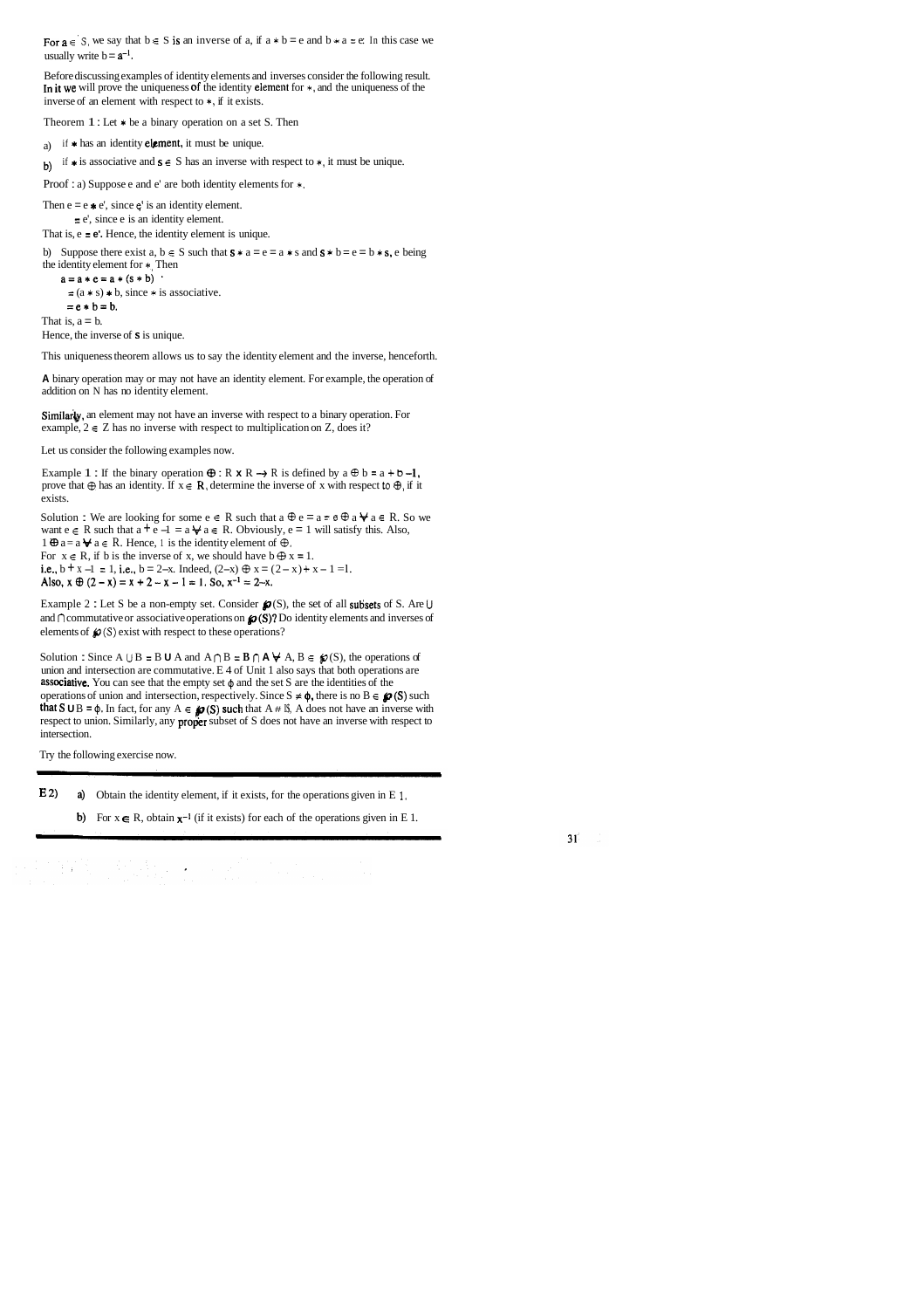**Elementary Group Theory** When the set S under consideration is small, we can represent the way a binary operation on **S** acts by a table.

### **Operation. Table**

Let *S* be a finite set and  $*$  be a binary operation on *S*. We can represent the binary operation by a square table, called an operation table or a Cayley table. The Cayley table is named after the famous mathematician Arthur Cayley (1821-1895).

For example, if  $S = (-1, 0, 1)$  and the binary operation is multiplication, denoted by . then it can be represented by the following table.

| $\bullet$    | $-1$               | $\bf{0}$    | 1                   |
|--------------|--------------------|-------------|---------------------|
|              | $(-1)$ . $(-1)$    | $(-1) . 0$  | $\cdot$<br>$(-1)$ . |
| $-1$         | $= 1$              | $\!=\!0$    | $= -1$              |
|              | $0.(-1)$           | $0.0\,$     | 0.1                 |
| $\pmb{0}$    | $\approx 0$        | $\approx 0$ | $\!=\!0$            |
|              | $\sim$<br>$1.(-1)$ | $1.0\,$     | $^{\circ}1.1$       |
| $\mathbf{1}$ | $=-1$              | $= 0$       | $\geq$              |
|              | $\alpha$           |             |                     |

Conversely, if we are given a table, we can define a binary operation on S. For example, we can define the operation  $*$  on  $S = \{1,2,3\}$  by the following table.

| . |  |  |
|---|--|--|
|   |  |  |
|   |  |  |

From this table we see that, for instance,  $1 * 2 = 2$  and  $2 * 3 = 2$ .

Now  $2 * 1 = 3$  and  $1 * 2 = 2$ .  $\therefore$   $2 * 1 \neq 1 * 2$ . That is,  $*$  is not commutative.

Again,  $(2 \times 1) \times 3 = 3 \times 3 = 1$  and  $2 \times (1 \times 3) = 2$ .

:  $(2 * 1) * 3 \neq 2 * (1 * 3)$ .  $\therefore$ ,  $*$  is not associative.

See how much information a mere table can give !

To write this table, we first list the elements of S vertically as well as horizontally, in the same order. Then we write  $a * b$  in the table at the intersection of the row headed by a and the column headed by b.



**Fig. 1** : **Arthur Cayley** 

The following exercise will give you some practice in drawing Cayley tables.

E 3) Draw the operation table for the set  $\mathcal{P}(S)$  (ref. Example 2), where

 $S = \{0,1\}$  and the operation **is**  $\cap$ .

#### Now consider the following definition.

**Definition :** Let  $*$  be a binary operation on a non-empty set S and let a,, ......, $a_{k+1} \in S$ . We define the product a,  $*$  ......  $* a_{k+1}$  as follows:

If  $k = 1$ ,  $a_1 * a_2$  is a well defined element in S. If  $a_1 * \ldots * a_n$  is defined, then a,  $*\dots$   $*$   $a_{k+1} = (a, * \dots * a_n) * a_{k+1}$ 

 $32<sub>1</sub>$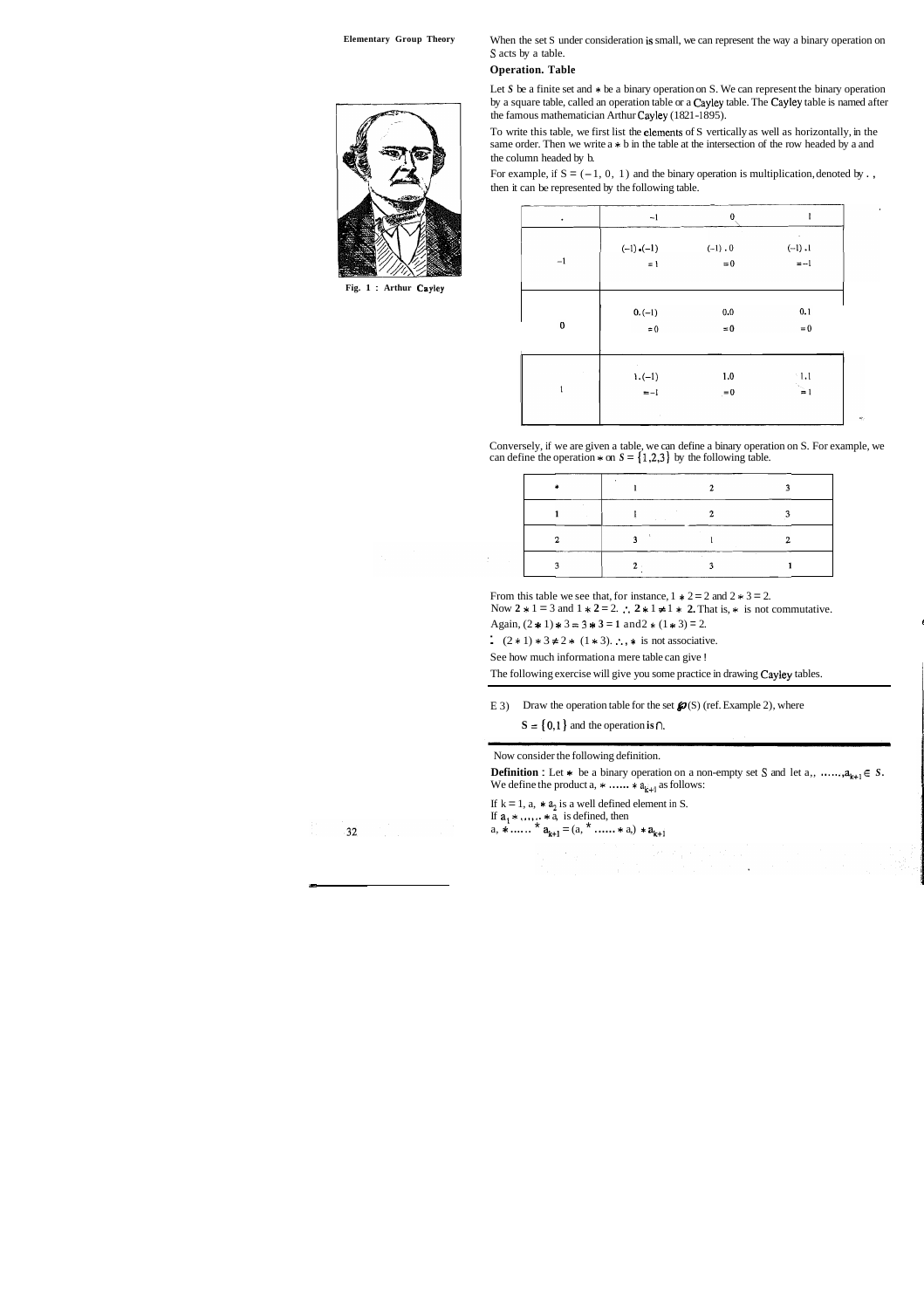We use this definition in the following result.

**Theorem 2**: Let  $a_1, \ldots, a_{m+n}$  be elements in a set S with an associative binary operation \*.Then

(a,  $* \dots * a$ )  $* (a_n * \dots * a_{m+n}) = a_1 * \dots * a_{m+n}$ 

**Proof :** We use induction on n. That is, we will show that the statement is true for  $n = 1$ . Then, assuming that it is true for n-1, we will prove it for n. If  $n = 1$ , our definition above gives us  $(a, * \ldots * a) * a_m = a, * \ldots * a_{m+1}.$ Now, assume that  $(a, * \ldots * a) * (a, \ldots * a_{m+n-1}) = a, * \ldots a_n$ Then (a, \* ......\* a,) \* (a,, ......... a<sub>m+</sub><br>Then<br>(a, \* ...... \* a)  $\blacksquare$  (a, ......... a) Then<br>  $(a, * \dots * a) \blacksquare (a, * \dots * a) \blacksquare ((a_{m+1} * \dots * a_{m+n-1}) * a_{m+n})$ <br>  $= (a_1 * \dots * a) \blacksquare ((a_{m+1} * \dots * a_{m+n-1}) * a_{m+n})$  $= ((a, *...... * a_m) * (a, *...... * a_m) ) * a,$  since \* is associative  $=(a_1 \dots \dots \dots \ a_{m+n-1}) \blacksquare a_{m+n}$ , by induction  $=$ a,  $*$  ....... a, by definition. Hence, the result holds for all n.

> $(G, *)$  is celled a semigroup if  $*$ **satisfies Ihc properly GI. Thus, evcry group is n semigroup.**

We will use Theorem 2 quite often in this course, without explicitly referring to it.

Now that we have discussed binary operations let us talk about groups.

## **2.3 WHAT IS A GROUP** ?

Note that  $(Z_n)$  is a semigroup since it satisfies G1. So, there exist semigroups that **aren't** groups!

In this section we study some basic properties of an algebraic system called a **group.** This algebraic system consists of a set with a binary operation which satisfies certain properties that we have defined in Sec. 2.2. Lct us see what this system is.

Actually, to show that  $(G, *)$  is a group it is sufficient to show that  $*$  satisfies the following axioms.

G 1' )  $*$  is associative.

G 2')  $\exists e \in G$  such that  $a * e = a \forall a \in G$ .

G 3') Given  $a \in G$ ,  $3 \mid b \in G$  such that  $a * b = e$ . 33

**Definition** : Let G be a non-empty set and \* be a binary operation on G. We say that the pair (G, \* ) is a **group** if

G 1)  $*$  is associative.

G 2) G contains **an** identity element e for \* , and

G 3) every element in G has **an** inverse in G with respect to \*.

We will now give some examples of groups.

**Example 3 :** Show that  $(Z, +)$  is a group, but  $(Z, \cdot)$  is not.

**Solution** : + is **an** associative binary operation on Z. The identity element with respect to + is 0, and the inverse of any  $n \in \mathbb{Z}$  is (-n). Thus,  $(Z, +)$  satisfies G1, G2 and G3. Therefore, it is a group.

Now, multiplication in Z is associative and  $1 \in Z$  is the multiplicative identity. But does every element in Z have a multiplicative inverse? No:For instance, **0** and 2 have no inverses with respect to '.' . Therefore,  $(\mathbb{Z},.)$  is not a group.

The following exercise gives you two more examples of groups.

#### E 4) Show that  $(Q, +)$  and  $(R, +)$  are groups.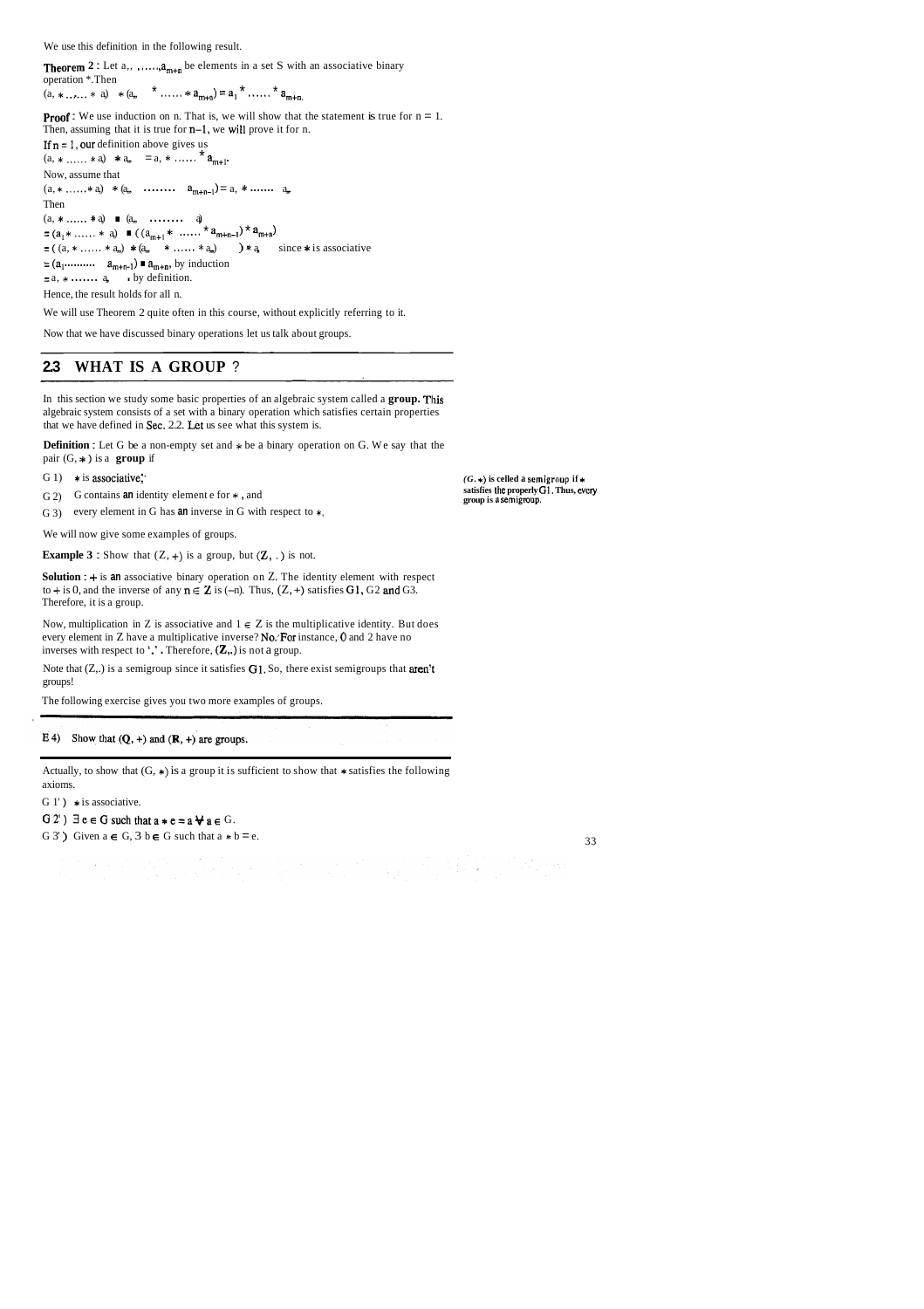#### **Elementary Croup Theory**

#### What we are saying is that the two sets of axioms are equivalent. The difference between them is the following:

In the first set we need **to** prove that e is a two-sided identity and that the inverse b of any  $a \in G$  satisfies  $a * b = e$  and  $b * a = e$ . In the second set we only need to prove that e is a one-sided identity and that the inverse b of any  $a \in G$  only satisfies  $a * b = e$ .

Clearly, if  $*$  satisfies  $G1$ ,  $G2$  and  $G3$ , then it also satisfies  $G1'$ ,  $G2'$  and  $G3'$ . The following theorem tells us that if \* satisfies the second set of axioms, then it satisfies the first set too.

In fact, these axioms are also equivalent to

- G 1")  $*$  is associative.
- G 2")  $3e \in G$  such that  $\mathbf{e} * a = a \mathbf{\Psi} a \in G$ .
- G 3") Given  $a \in G$  3  $b \in G$  such that  $b * a = e$ .

Theorem 3 : Let  $(G, *)$  satisfy **G1', G2' and G3'.** Then  $e * a = a \mathbf{\Psi} a \in G$ . Also, given  $a \in G$ , if  $\exists b \in G$  such that  $a * b = e$ , then  $b * a = e$ . Thus,  $(G, *)$  satisfies  $GI, G2$  and G3.

That is, G2 also holds. Thus,  $(G, *)$  satisfies  $G1$ ,  $G2$  and  $G3$ .

To prove this theorem, we need the following result.

Lemma 1: Let  $(G, *)$  satisfy  $G1', G2'$  and  $G3'.$  If  $\exists a \in G$  such that a **\*'a**= a, then a = e. **Proof :** By  $G3'$  we know that  $3 b \in G$  such that  $a * b = e$ .

Now  $(a * a)* b = a * b = e$ .

Also.  $a * (a * b) = a * e = a$ . Therefore, by G1',  $a = e$ .

Now we will use this lemma to prove Theorem 3.

**Proof of Theorem 3: G1 holds since G1 and G1' are the same axiom. We will next** prove that G3 is true. Let  $a \in G$ . By G3' 3  $b \in G$  such that  $a * b = e$ . We will show that  $b * a = e$ . Now,

 $(b * a) * (b * a) = (b * (a * b)) * a = (b * c) * a = b * a.$ Therefore, by Lemma 1,  $b * a = e$ . Therefore, G3 is true.

Now we will show that G2 holds. Let  $a \in G$ . Then by  $G2'$ , for  $a \in G$ ,  $a * e = a$ . Since G3 holds,  $\exists b \in G$  such that  $a * b = b * a = e$ . Then

 $e * a = (a * b) * a = a * (b * a) = a * e = a$ .

Now consider some more examples of groups.

Example 4 : Let G =  $\{\pm 1, \pm i\}$ ,  $i = \sqrt{-1}$ . Let the binary operation be multiplication. Show that  $(G, \cdot)$  is a group.

**Solution** : The **table** of the operation is

| <b>EXHIBITION</b> |  |  |  |
|-------------------|--|--|--|
|                   |  |  |  |
|                   |  |  |  |
|                   |  |  |  |
|                   |  |  |  |

This table shows **us** that  $a.l = a \bigvee a \in G$ . Therefore, 1 is the identity element. It also **shows** us that  $(G, \cdot)$  satisfies  $G3'$ . Therefore,  $(G, \cdot)$  is a group.

Note that  $G = \{1, x, x^2, x^3\}$ , where  $x = i$ .



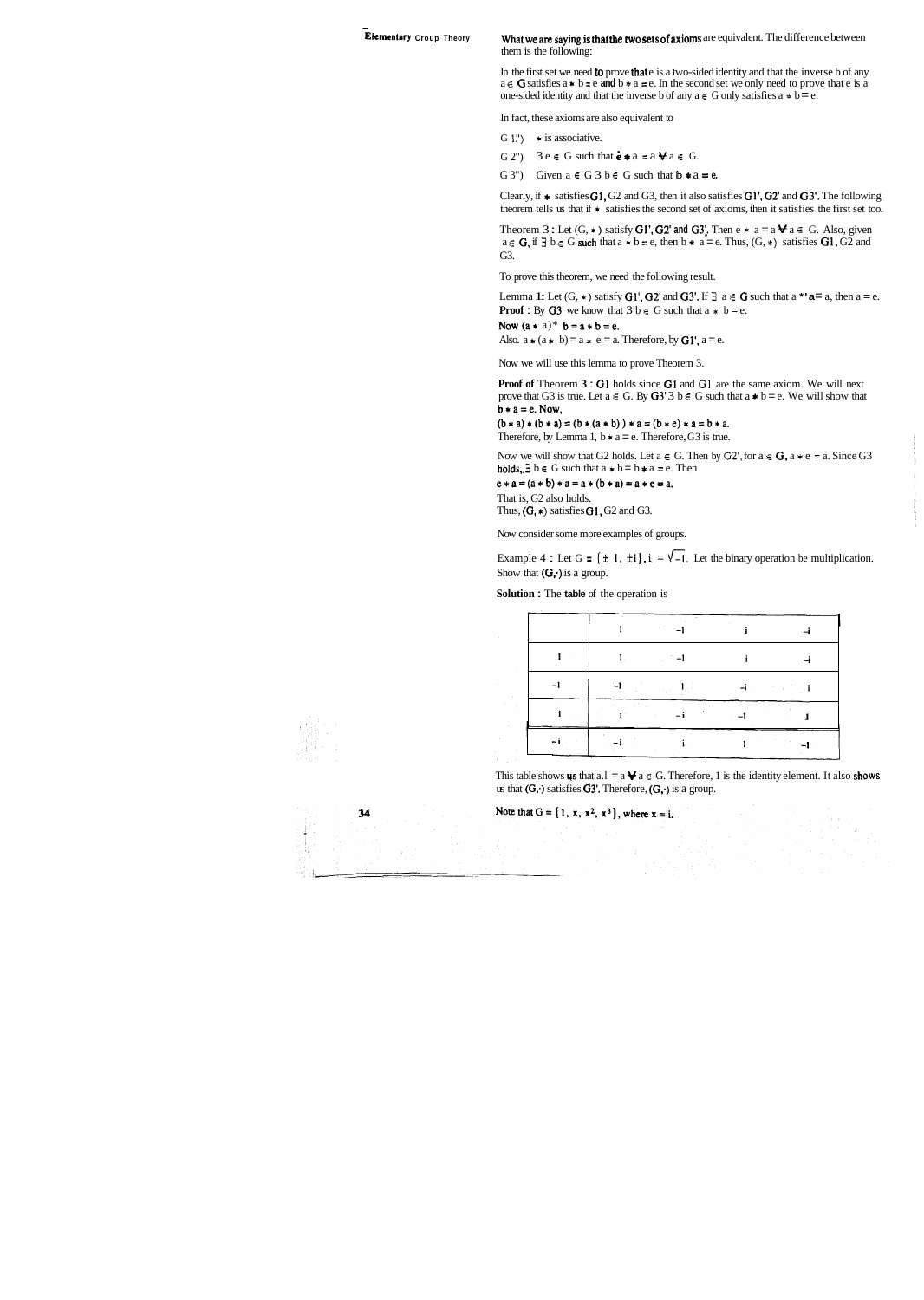From Example 4 you can see how we can use Theorem **3** to decrease the amount of checking we have to do while proving that a system is a group.

Note that the group in Example 4 has only 4 elements, while those in Example 3 and **E4**  have infinitely many elements. We have the following definitions.

**Definition**: If  $(G, *)$  is a group, where G is a finite set consisting of n elements, then we say that  $(G,*)$  is a Finite group of order **n**. If G is an infinite set, then we say that  $(G,*)$ is an infinite group.

If  $*$  is a commutative binary operation we say that  $(G, *)$  is a commutative group, or an abelian group. Abelian groups are named after the gifted young Norwegian mathematician Niels Henrik Abel.

Solution : First we show that is a binary operation, that is, A,  $P \in G \implies A.P \in G$ . Now,

det (A.P) = det A. det P  $\#$  0, since det A  $\neq$  0, det P  $\neq$  0. Hence,  $A.P \in G$  for all  $A$ ,  $P$  in  $G$ .

We also know that **matrix** multiplication is associative and  $\begin{bmatrix} 1 & 0 \\ 0 & 1 \end{bmatrix}$ 

is the multiplicative identity. Now, for  $A = \begin{bmatrix} a & b \\ c & d \end{bmatrix}$  in *G*, the mamx

Thus, the group in Example 4 is a finite abelian group of order 4. The groups in Example 3 and E4 are infinite abelian groups.

Now let us look at an example of a non-commutative (or non-abelian) group. Before doing this example recall that an  $m \times n$  matrix over a **set S** is a rectangular arrangement of elements of S in m rows and n columns. **Fig 2** : **N.H. Abel (1802.** 

**k** Thus,  $B = A^{-1}$ . (Note that we have used the axiom G3' here, and not **G3.)** This shows that *I* the set of all  $2 \times 2$  matrices over R with non-zero determinant forms a group under multiplication. Since

$$
\begin{bmatrix} 1 & 2 \\ 3 & 4 \end{bmatrix} \begin{bmatrix} 0 & 1 \\ 1 & 0 \end{bmatrix} = \begin{bmatrix} 2 & 1 \\ 4 & 3 \end{bmatrix}
$$
 and 
$$
\begin{bmatrix} 0 & 1 \\ 1 & 0 \end{bmatrix} \begin{bmatrix} 1 & 2 \\ 3 & 4 \end{bmatrix} = \begin{bmatrix} 3 & 4 \\ 1 & 2 \end{bmatrix}
$$

**1829)** 



This group is usually denoted by  $GL_2(\mathbb{R})$ , and is called the general linear group of order **2** over R. We will be using this group for examples throughout Blocks 1 and 2.

Example 5 : Let G be the set of all 2 x 2 matrices with non-zero determinant. That is,

 $\overline{1}$ 

$$
G = \left\{ \left[ \begin{array}{cc} a & b \\ c & d \end{array} \right] \middle| a, b, c, d \in \mathbb{R}, ad-bc \neq 0 \right\}
$$

Consider G with the usual matrix multiplication, i.e, for

$$
A = \begin{bmatrix} a & b \\ c & d \end{bmatrix}
$$
 and  $P = \begin{bmatrix} P & q \\ r & s \end{bmatrix}$  in G,  $A.P = \begin{bmatrix} ap+br & an+bs \\ cp+dt & cq+ds \end{bmatrix}$ 

Show that  $(G, \cdot)$  is a group.

 $\mathbf{I}$  $\int$ 

**then ad-bc is called the determinant of A. and is written as det A or IA~:** 

 $det(AB) = (det A) (det B)$ 

Hence, A.P 
$$
\in
$$
 G for all A, P in G.  
\nWe also know that **matrix** multiplication is associative and  $\begin{bmatrix} 1 & 0 \\ 0 & 1 \end{bmatrix}$   
\nis the multiplicative identity. Now, for A =  $\begin{bmatrix} a & b \\ c & d \end{bmatrix}$  in G, the manx  
\n
$$
B = \begin{bmatrix} \frac{d}{ad - bc} & \frac{-b}{ad - bc} \\ \frac{-c}{ad - bc} & \frac{a}{ad - bc} \end{bmatrix}
$$
\nis such that det B =  $\frac{1}{ad - bc} \neq 0$  and AB =  $\begin{bmatrix} 1 & 0 \\ 0 & 1 \end{bmatrix}$ .  
\nThus, B = A<sup>-1</sup> (Note that we have used the axiom G3' here, and not G3.) This shows the

we see that this group is not commutative.

And now another example of an abelian group.

Example 6: Consider the set of all translations of 
$$
\mathbb{R}^2
$$
,  
\n
$$
T = \begin{cases} f_{a,b} : \mathbb{R}^2 \to \mathbb{R}^2 \mid f_{a,b}(x,y) = (x+a, y+b) \text{ for some fixed } a,b \in \mathbb{R} \end{cases}
$$

35



Groups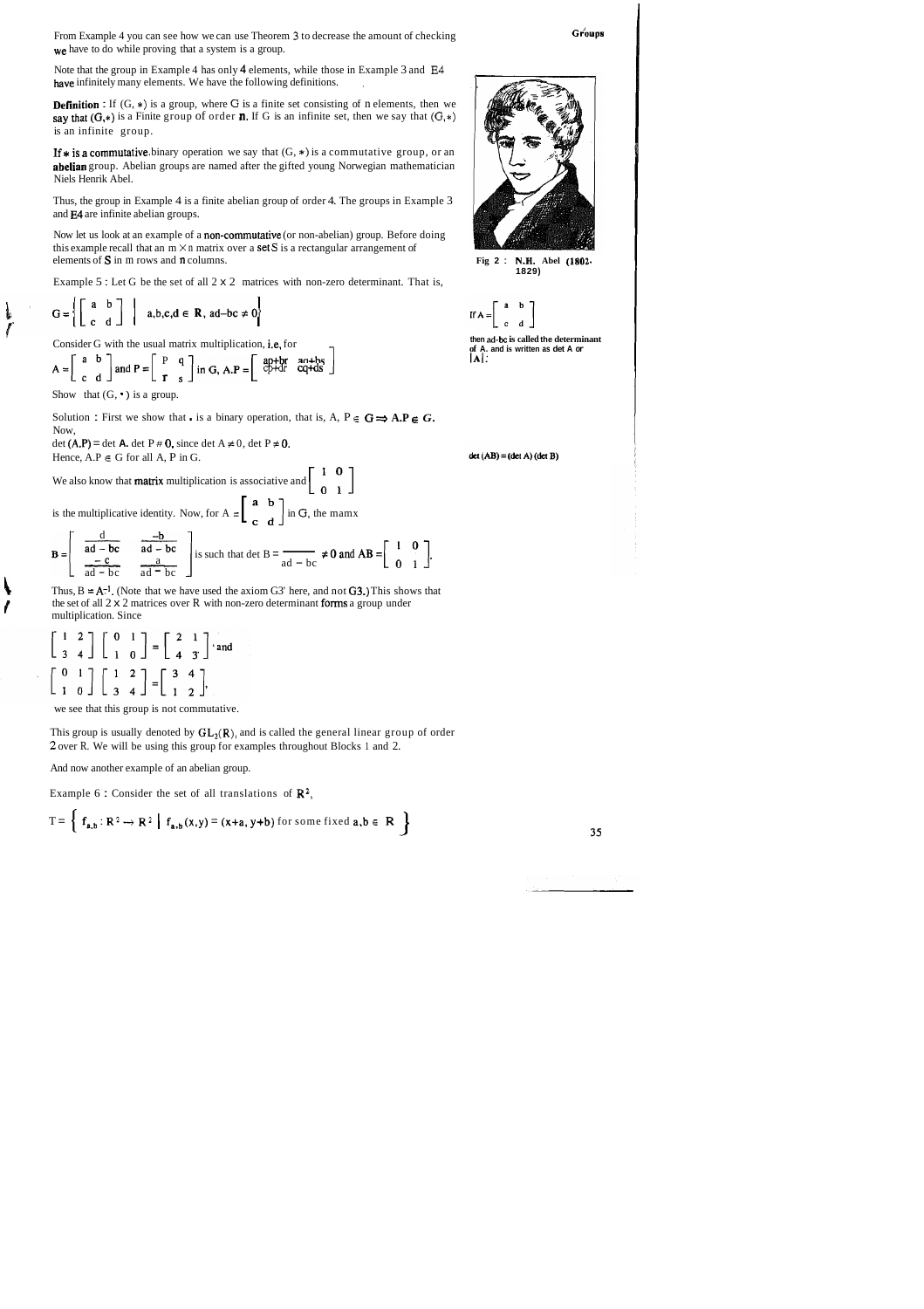**Elementary Group Theory** Note that each element  $f_{a,b}$  in T is represented by a point (a,b) in  $\mathbb{R}^2$ . Show that (T,o) is a group, where o denotes the composition of functions.

**Solution** : Let us see if o is a binary operation on T.

Now  $f_{a,b}$  o  $f_{c,d}$  (x,y) =  $f_{a,b}$  (x+c, y+d) = (x+c+a, y+d+b)  $=$   $f_{\text{a+c, b+d}}(x,y)$  for any  $(x,y) \in \mathbb{R}^2$ . ..  $f_{a,b}$  o  $f_{c,d} = f_{a+c, b+d} \in T$ . Thus, o is a binary operation on T. Now,  $f_{a,b}$  o  $f_{0,0} = f_{a,b}$   $\forall$   $f_{a,b} \in T$ . Therefore,  $f_{0,0}$  is the identity element. Also,  $f_{a,b}$  o  $f_{-a,-b} = f_{0,0} \forall f_{a,b} \in T$ . Therefore,  $f_{-a,-}$  is the inverse of  $f_{a,b} \in T$ . Thus, (T,o) satisfies Gl', G2' and *G3',* and hence is a group. Note that  $f_{a,b}$  o  $f_{c,d} = f_{c,d}$  o  $f_{a,b}$   $\forall f_{a,b}$ ,  $f_{c,d} \in T$ . Therefore,  $(T,o)$  is abelian.

Try the following exercises now.

- **E 5)** Let  $Q^*$ ,  $R^*$  and  $Z^*$  denote the sets of non-zero rationals, reals and integers. Are the following statements true? If not, give reasons.
	- a)  $(Q^*, \cdot)$  is an abelian group.

b)  $(\mathbb{R}^*, \cdot)$  is a finite abelian group.

c)  $(z^*, \cdot)$  is a group.

d)  $(Q^*, \cdot)$ ,  $(R^*, \cdot)$  and  $(Z^*, \cdot)$  are semigroups.

 $E_6$ ) Show that  $(G,*)$  is a non-abelian group,

where  $G = \{ (a,b) | a,b \in R, a \neq 0 \}$  and \* is defined on *G* by  $(a,b)*(c,d) = (ac, bc+d).$ 

**Convention :** Henceforth, for convenience, we will **denote a group**  $(G_*)$  by  $G$ , if there is no danger of confusion. We will also **denote a**  $*$  **b** by ab, for a,  $b \in G$ , and say that we are **multiplying** a **and b.** The letter e will continue to denote the group identity.

We will now look at some properties that elements of a group satisfy.

## 2.4 PROPERTIES OF GROUPS

In this section we shall give some elementary results about properties that group elements satisfy. But first let us give some notational conventions.

, Now let us prove a simple result.

**Theorem 4** : Let G be a group. Then

- a)  $(a^{-1})^{-1} = a$  for every  $a \in G$ .
- b)  $(ab)^{-1} = b^{-1} a^{-1}$  for all  $a, b \in G$ .

**Proof :** (a) By the definition of inverse,

 $(a^{-1})^{-1} (a^{-1}) = e = (a^{-1}) (a^{-1})^{-1}$ .

But,  $a \, a^{-1} = a^{-1} \, a = e$  also, Thus, by Theorem 1 (b),  $(a^{-1})^{-1} = a$ .

(b) For a,  $b \in G$ ,  $ab \in G$ . Therefore,  $(ab)^{-1} \in G$  and is the unique **element** satisfying  $(ab) (ab)^{-1} = (ab)^{-1} (ab) = e.$ 

However, (ab)  $(b^{-1} a^{-1}) = ((ab) b^{-1}) a^{-1}$  $= (a (b b<sup>-1</sup>) a<sup>-1</sup>)$  $=$  (a e)  $a^{-1}$ 



 $\mathcal{F}(\mathbb{S}_{t})$  .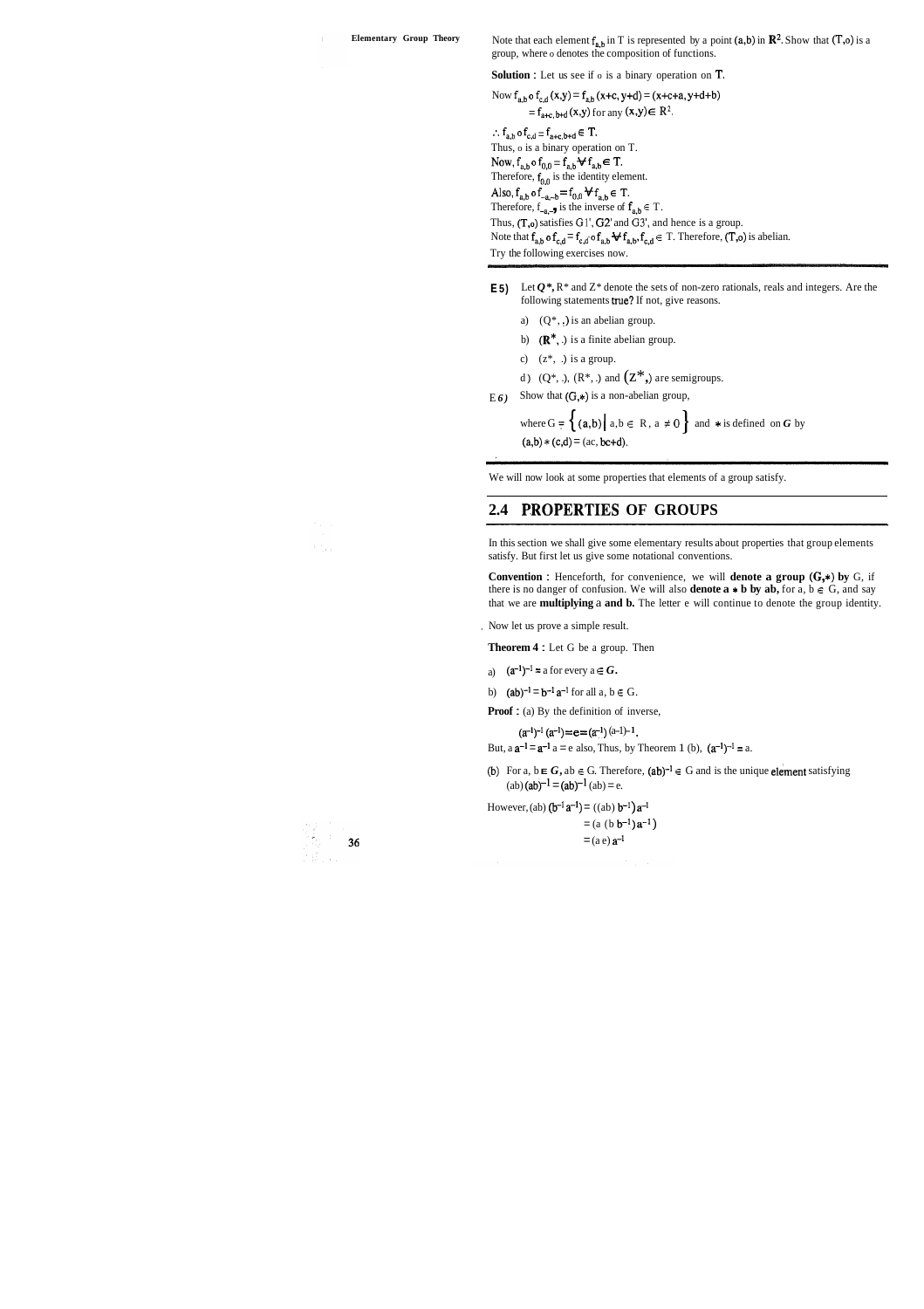#### $=$  $aa^ =$ e

Similarly,  $(b^{-1}a^{-1})$  (ab) = e.

Thus, by uniqueness of the inverse we get  $(ab)^{-1} = b^{-1} a^{-1}$ . Note that, for a group G,  $(ab)^{-1} = a^{-1}b^{-1}$   $\forall a, b \in G$  only if G is abelian.

You know that whenever ba = ca or ab = ac for a, b, c in  $\mathbb{R}^*$ , we can conclude that  $b = c$ . That is, we can cancel a. This fact is true for any group.

Theorem **5** : For a, b, c in a group *G,* 

a) ab = ac  $\Rightarrow$  b = c. (This is known as the **left** cancellation law.)

b) ba = ca  $\Rightarrow$  b = c. (This is known as the right cancellation **law.)** 

**Proof**: We will prove (a) and leave you to prove (b) (see E 7).

(a) Let ab = ac. Multiplying both sides on the left hand side by  $a^{-1} \in G$ , we get  $a^{-1}$  (ab) =  $a^{-1}$ 

 $a^{-1}$  (ab)  $\approx a^{-1}$  (ac)<br>  $\Rightarrow$  (a<sup>-1</sup> a) b = (a<sup>-1</sup> a)c

 $\Rightarrow$  eb = ec, e being the identity element.

 $\Rightarrow$  **b** = c.

Theorem  $6$ : For elements a. b in a group G, the equations  $ax = b$  and  $ya = b$  have unique solutions in G.

Proof : We will first show that these linear equations do have solulions in G, and then we. will show that the solutions are unique.

For a,  $b \in G$ , consider  $a^{-1} b \in G$ . We find that  $a(a^{-1} b) = (aa^{-1}) b = eb = b$ . Thus,  $a^{-1} b$ satisfies the equation  $ax = b$ , i.e.,  $ax = b$  has a solution in G.

But is this the only solution ? Suppose  $x_1$ ,  $x_2$  are two solutions of  $ax = b$  in G. Then  $ax, = b = ax_2$ . By the left cancellation law, we gel  $x_1 = x_2$ . Thus,  $a^{-1}$  b is the unique solution in G.

Similarly, using the right cancellation law, we can show that  $ba^{-1}$  is the unique solution of  $ya = b$  in G.

f

Remember that by multiplying we mean we are performing the operation  $*$ .

**E 7)** Prove (b) of Theorem 5. -- --

Now use Theorem 5 to solve the following exercise.

E 8) If in a group *G*, there exists an element g such that  $gx = gf$  or all  $x \in G$ , then show that  $G = \{e\}.$ 

We now prove another property of groups.

Now we will illustrate the property given in Theorem *6.* 

**Example 7** : on sier  $A = \begin{bmatrix} 2 & 3 \\ 1 & 2 \end{bmatrix}$ ,  $B = \begin{bmatrix} 1 & 5 \\ 0 & 4 \end{bmatrix}$  in GL, **(R)** (see Example 5). Find the solution of  $AX = B$ .

Solution : From Theorem 6, we know that  $X = A^{-1}$  B. Now,

$$
A^{-1} = \begin{bmatrix} 2 & -3 \\ -1 & 2 \end{bmatrix}
$$
 (see Example 5).  

$$
\therefore A^{-1} B = \begin{bmatrix} 2 & -2 \\ -1 & 3 \end{bmatrix} = X.
$$

In the next example we consider an important group.



**Groups**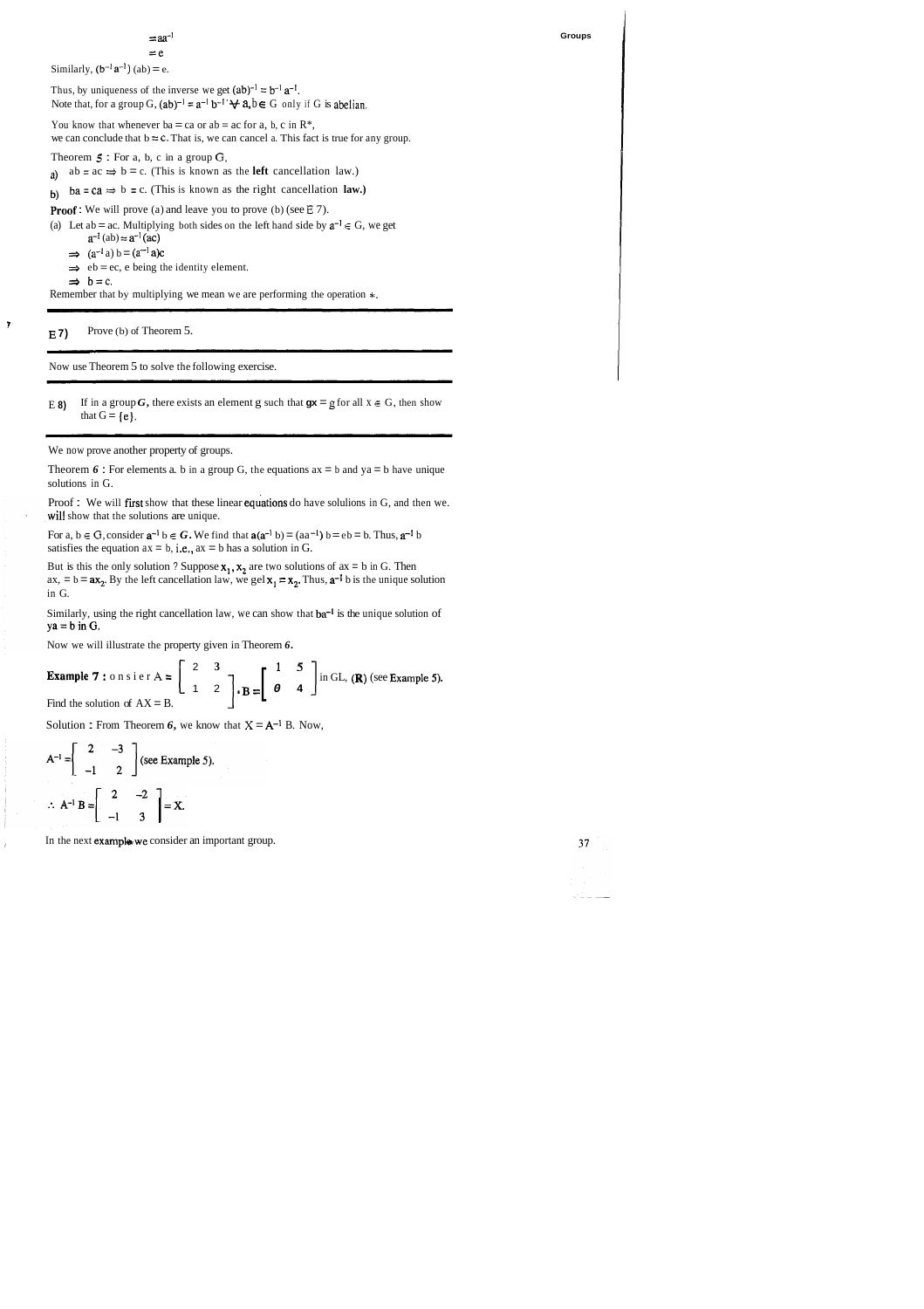**Elementary Group Theory** Example 8 : Let S be a non-empty set. Consider  $\mathcal{D}(S)$  (see Example 2) with the binary operation of symmetric difference A, given by

 $A \Delta B = (A \setminus B) \cup (B \setminus A)$   $\forall A, B \in \mathcal{D}(S)$ .

Show that  $(\mathcal{D}(S), A)$  is an **abelian** group. What is the unique solution for the equation  $Y \Delta A = B$ ?

**Solution :** A is an associative binary operation. This can be seen by using the facts that

 $A \setminus B = A \cap B^c$ ,  $(A \cap B)^c = A^c \cup B^c$ ,  $(A \cup B)^c = A^c \cap B^c$ **and** that **U** and (7 **are** commutative and associative. A is also commutative since A A B  $= B \Delta A \forall A, B \in \mathcal{Q}(S)$ .

Also,  $\phi$  is the identity element since  $A \land \phi = A \nleftrightarrow A \in \mathcal{P}(S)$ .

Further, any element is its own inverse, since  $A A \rightarrow \phi \forall A \in \mathcal{D}(S)$ . Thus,  $(p(S), A)$  is an **abelian** group.

For A, B in ( $\mathcal{D}(S)$ , A) we want **to** solve Y A A = B. But we know that A is its own inverse. So, by Theorem 6,  $Y = B A A^{-1} = B A A$  is the unique solution. What we have also proved is that  $(B AA) AA = B$  for any A, B in  $\mathcal{P}(S)$ .

**<sup>E</sup>9)** Consider Z with subtraction as a binary operation. Is (Z, -) a group **7** Can you obtain a solution for  $a-x = b \blacktriangleright a$ ,  $b \in \mathbb{Z}$  ?

And now let us discuss repeated multiplication of an element by itself.

**Definition :** Let G be a group. For  $a \in G$ , we define

- i)  $\mathbf{a}^0 = e$ .
- ii)  $a^n = a^{n-1}$ . a, if  $n > 0$
- iii)  $a^{-n} = (a^{-1})^n$ , if  $n > 0$ .

**n** is called the **exponent** (or **index**) of the integral **power** a<sup>n</sup> of a. **Thus, by definition**  $\mathbf{a}^1 = a$ **,**  $\mathbf{a}^2 = \mathbf{a} \cdot \mathbf{a}$ **,**  $\mathbf{a}^3 = a^2 \cdot a$ **, and so on.** 

**Note :** When the notation **used** fur the binary operation is **addition**, a<sup>n</sup> becomes na. For example, f a **any**  $a \in Z$ ,

 $na = 0$  if  $a = 0$ ,

 $na = a + a + ... + a$  (n times) if  $n > 0$ ;

 $na = (-a) + (-a) + ... + (-a) (-n \text{ times}) \text{ if } n < 0.$ 

Let us now prove some laws of indices for group elements.

**Theorem 7:** Let G be a group. For  $a \in G$  and  $m, n \in Z$ ,

**a)**  $(a^n)^{-1} = a^{-n} = (a^{-1})^n$ , **b**)  $a^m \cdot a^n = a^{mn}$ , **c)**  $(a^m)^n = a^{mn}$ .<br>**Proof:** We prove **(a) and (b)**, and leave the proof of **(c)** to you (see  $\Xi$  10).

(a) If  $n = 0$ , *clearly*  $(a^a)^{-1} = a^{-a} = (a^{-1})^a$ . Now suppose  $n > 0$ . Since  $aa^{-1} = e$ , we see that  $e = e^{n} = (a a^{-1})^{n}$  $= (aa^{-1}) (aa^{-1}) \dots (aa^{-1}) (n \text{ times})$  $=$   $a^{n}$   $(a^{-1})^{n}$ , since a and  $a^{-1}$  commute.  $\therefore$  (a<sup>n</sup>)<sup>-1</sup> = (a<sup>-1</sup>)<sup>n</sup>.  $\lambda$ iso,  $(\mathbf{a}^{-1})^n = \mathbf{a}^{-n}$ , by definition. :.  $(a^{n})^{-1} = (a^{-1})^{n} = a^{-n}$  when  $n > 0$ . If  $n < 0$ , then  $(-n) > 0$  and  $*(a^n)^{-1} = [a^{(-n)}]^{-1}$  $=$   $[(a^{-n})^{-1}]^{-1}$ , by the case n > 0  $=$ ad  $\blacksquare$ 

38

1300年 - 1000年<br>日本社会

兼點

**Try** the fbllowing exercise now.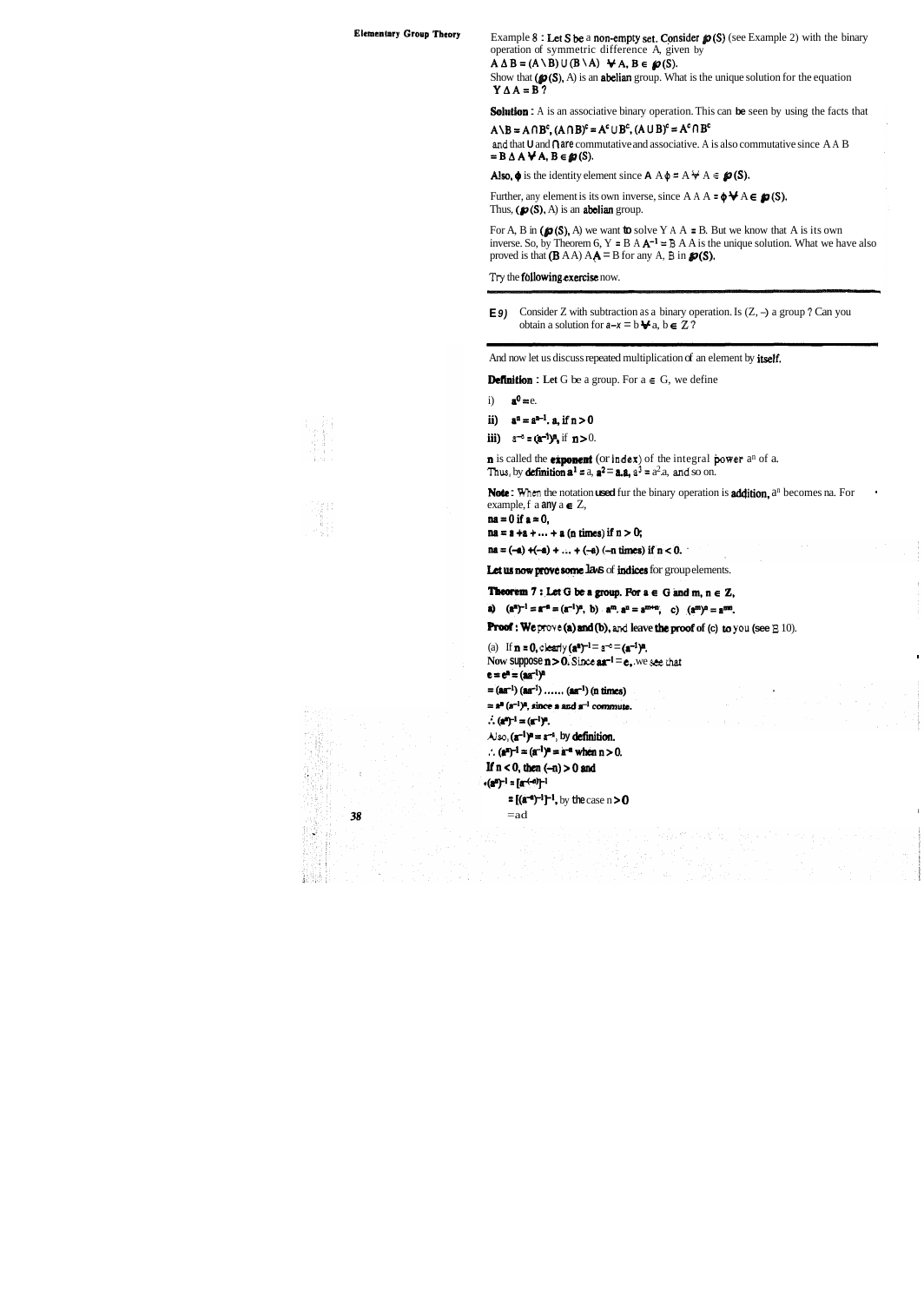## Also,  $(a^{-1})^n = (a^{-1})^{-(-n)}$

 $= [(a^{-1})^{-1}]^{-n}$ , by the case  $n > 0$ 

 $=$   $a^*$ . So, in this case too,

 $(a<sup>n</sup>)<sup>-1</sup> = a<sup>-n</sup> = (a<sup>-1</sup>)<sup>n</sup>.$ 

(b) If  $m = 0$  or  $n = 0$ , then  $a^{m+n} = a^m \cdot a^n$ . Suppose  $\pi \neq 0$  and  $n \neq 0$ . We will consider 4 situations.

**Case 1** ( $m > 0$  and  $n > 0$ ) : We prove the proposition by induction on  $n$ .

If  $\mathbf{n} = 1$ , then  $\mathbf{a}^{\text{m}}$ .  $\mathbf{a} = \mathbf{a}^{\text{m+1}}$ , by definition.

Now **assume** that  $a^m$ .  $a^{n-1} = a^{m+n-1}$ 

Then,  $a^m$ .  $a^n = \mathbf{a}^m(\mathbf{a}^{n-1}, a) = (a^m \cdot \mathbf{a}^{n-1}) a = \mathbf{a}^{m+n-1}$ .  $a = \mathbf{a}^{m+n}$ . Thus, by the principle of induction, (a) holds for all  $m > 0$  and  $n > 0$ .

**Case 2 (m < 0** and  $n$  < 0) : Then  $(-m)$  > 0 and  $(-n)$  > 0. Thus, by Case 1,  $a^{-n}$ ,  $a^{-m}$  $= a^{-(n+m)} = ad^{wn}$ . Taking inverses of both the sides and using (a), we get,  $a^{m+n} = (a^{-n}, a^{-m})^{-1} = (a^{-m})^{-1}$ .  $(a^{-n})^{-1} = a^m \cdot a^n$ .

**Case 3 (m > 0, n < 0** such that  $m + n \ge 0$ ) : Then, by Case 1,  $a^{m+n}$ .  $a^{-n} = a^m$ . Multiplying both sides on the right by  $a^n = (a^{-n})^{-1}$ , we get  $a^{m+n} = a^m$ .  $a^n$ .

**Case 4 (**  $m > 0$ **,**  $n < 0$  such that  $m+n < 0$ ): By Case 2,  $a^{-m}$ .  $a^{m+n} \equiv a^n$ . Multiplying both sides on the left by  $a^m = (a^{-m})^{-1}$ , we get  $a^{m+n} = a^m \cdot a^n$ .

The cases when  $m < 0$  and  $n > 0$  are similar to Cases 3 and 4. Hence,  $a^{w}n = a^{m} \cdot a^{n}$  for all  $a \in G$  and  $m, n \in Z$ .

 $\equiv$  is an equivalence relation (see Sec.1.4.), and hence partitions Z into disjoint equivalence classes called congruence **classes** modulo n. We denote the class containing r by 7.

Thus,  $\bar{r} = \{ m \in Z \mid m \equiv r \pmod{n} \}.$ 

So an integer m belongs to  $\bar{r}$  for some r,  $0 \le r < n$ , iff  $n | (r-m)$ , i.e., iff  $r-m = kn$ , for some k **E** Z..

 $\therefore \vec{r} = \{ r+kn \mid k \in \mathbb{Z} \}.$ 

Now, if  $m \ge n$ , then the division **algorithm** says that  $m = nq+r$  for some  $q, r \in \mathbb{Z}, 0 \le r \le n$ . That is,  $m \equiv r \pmod{n}$ , for some  $r = 0$ , ...,  $n-1$ . Therefore, all the congruence classes

modulo n are  $\overline{0}$ ,  $\overline{1}$ , ....,  $\overline{n-1}$ . Let  $\mathbb{Z}_n = \{\overline{0}, \overline{1}, \overline{2}, \dots, \overline{n-1}\}$ . We define the operation + on

a mathematical consideration

 $\mathbf{Z}_n$  by  $\overline{a} + \overline{b} = \overline{a+b}$ .

To finish the proof of this theorem, try E 10.

E 10) Now you can prove (c) of Theorem'7.

(Hint: Prove, by induction on  $\mathfrak n$ , for the case  $\mathfrak n > 0$ . Then prove for  $\mathfrak n < 0$ .) (a) Now you can prove (c) of **Theorem 7.**<br>(Hint: Prove, by induction on **n**, for the case  $n > 0$ . Then prove that there is a property and the case  $n > 0$ . Then

 $39<sub>1</sub>$ 

1

We will now study three. important groups.

## **2.5 THREE GROUPS**

In this section we shall look at three groups that we will use as examples very often throughout this course  $-$  the group of untegers modulo n, the symmetric group and the set of complex numbers.

### **2.5.1 Integers Modulo n**

Consider the set of integers, Z, and  $n \in N$ . Let us define the relation of congruence on Z Consider the set of integers, Z, and  $n \in N$ . Let us define the relation of congruence on Z<br>by : a is congruent to b modulo n if n divides a-b. We write this as  $a \equiv b \pmod{n}$ . For by : a is congruent to b modulo **n** if **n** divides a-b. We write this as  $a \equiv b \pmod{n}$ . For **example,**  $4 \equiv 1 \pmod{3}$ , since  $3 \mid (4-1)$ .

Similarly,  $(-5) \equiv 2 \pmod{7}$  and  $30 \equiv 0 \pmod{6}$ .

 $\mathbf{v}_1$  and  $\mathbf{v}_2$  .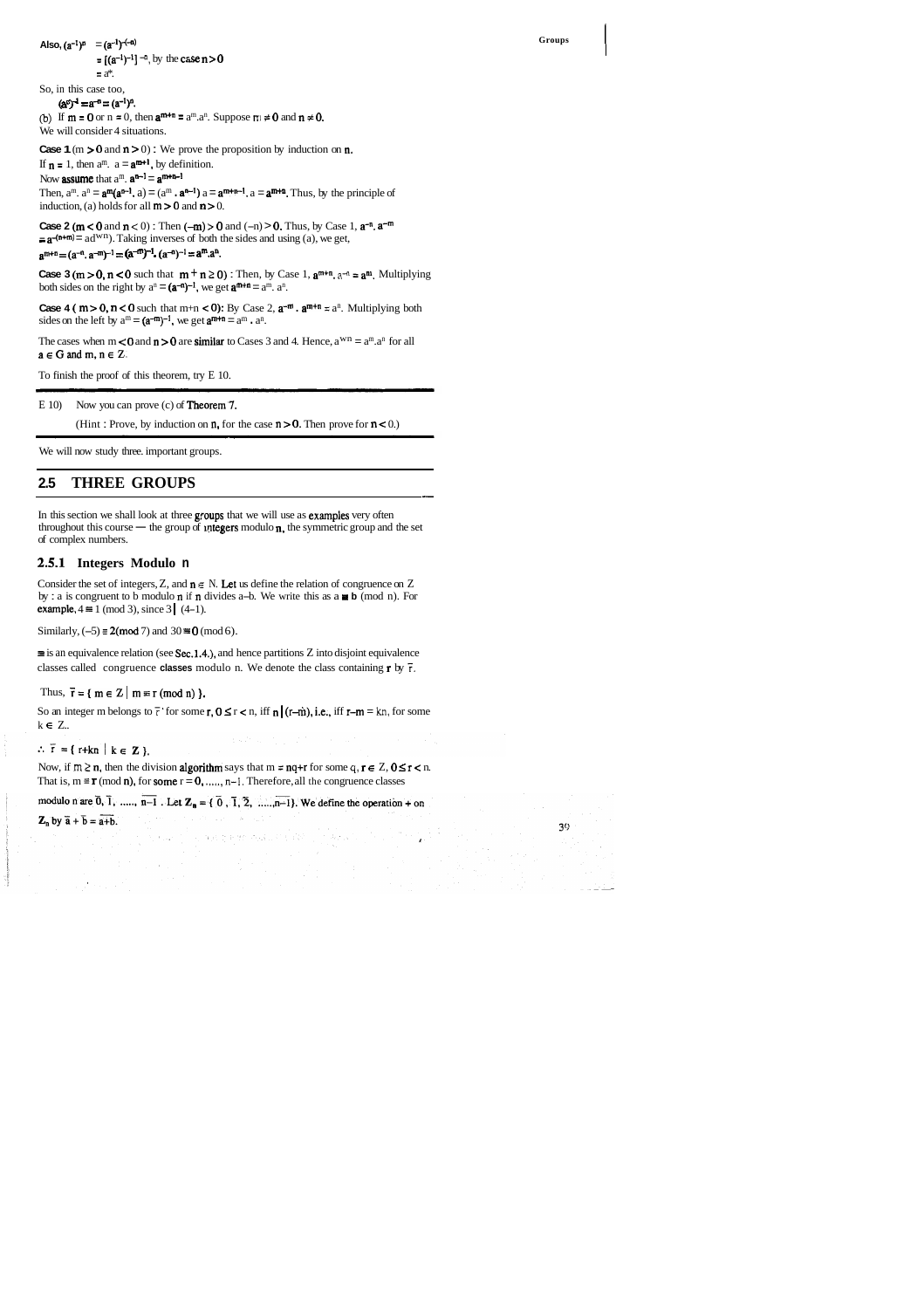**Elementary Croup Theory** Is this operation well defined? To check this, we have to see that if  $\bar{a} = \bar{b}$  and  $\bar{c} = \bar{d}$  in  $\mathbb{Z}_n$ , Is this operation we<br>then  $\overline{a+b} = \overline{c+d}$ .

Now,  $a \equiv b \pmod{n}$  and  $c \equiv d \pmod{n}$ . Hence, there exist integers  $k_1$  and  $k_2$  such that  $a - b =$  $k_1$ n and c – d =  $k_2$ n. But then (a+c)–(b+d) = (a–b) + (c–d) = (k<sub>1</sub> + k<sub>2</sub>)n.

 $\therefore \overline{a+c} = \overline{b+d}$ .

Thus,  $+$  is a binary operation on Z, .

For example,  $\overline{2} + \overline{2} = \overline{0}$  in  $\mathbb{Z}_4$  since  $2 + 2 = 4$  and  $4 \equiv 0 \pmod{4}$ .

To understand addition in  $\mathbb{Z}_n$ , try the following exercise.

E 11) Fill up the following operation table for  $\pm$  on  $\mathbb{Z}_4$ .

addition is commutative in Z,.

ii)  $\bar{a} + (\bar{b} + \bar{c}) = + (\bar{b} + \bar{c}) = \bar{a} + (\bar{b} + \bar{c})$ 

i)  $\overline{a} + \overline{b} = \overline{a+b} = \overline{b+a} = \overline{b} + \overline{a} + \overline{a}$ ,  $\overline{b} \in \mathbb{Z}_n$ , i.e.,<br>addition is commutative in Z,<br>ii)  $\overline{a} + (\overline{b} + \overline{c}) = + (\overline{b + c}) = \overline{a + (b + c)}$ <br> $= (\overline{a + b}) + \overline{c} = (\overline{a + b}) + \overline{c} = (\overline{a} + \overline{b}) + \overline{c} + \overline{a$ 

Actually we can also define multiplication on  $Z_n$  by  $\bar{a} \cdot \bar{b} = \bar{a} \bar{b}$ . Then,  $\bar{b} = \bar{b} \bar{a}$ <br>  $\forall \hat{a}, \bar{b} \in Z_n$ . Also,  $(\bar{a} \bar{b}) \bar{c} = \bar{a} (\bar{b} \bar{c}) \forall \bar{a}, \bar{b}, \bar{c} \in Z_n$ . Thus, multiplication in  $Z_n$  is commutative and associative binary operation.

**Z**, also has a multiplicative identity, namely,  $\overline{1}$ .

i.e., addition is associative in **Z,.** 

iii)  $\vec{a} + \vec{0} = \vec{a} = \vec{0} + \vec{a} \quad \forall \vec{a} \in \vec{z}$ , i.e.,  $\vec{0}$  is the identity for addition,

ii)  $a + (b + c) = + (b + c) = a + (b + c)$ <br>  $= (a + b) + c = (a + b) + c = (a + b) + c + a, b, c \in \mathbb{Z}_n,$ <br>
i.e., addition is associative in Z,.<br>
iii)  $\overline{a} + \overline{0} = \overline{a} = \overline{0} + \overline{a} + \overline{a} \in \mathbb{Z}_n$ , i.e.,  $\overline{0}$  is the identity for addition,<br>
iv)

Thus, every element  $\tilde{a}$  in  $\mathbb{Z}_n$  has an inverse with respect to addition.

The properties (i) to (iv) show that  $(\mathbb{Z}_n, +)$  is an abelian group.

But  $(Z, \ldots)$  is not a group. This is because every element of  $Z_n$ , for example  $\overline{Q}$ , does not have a multiplicative inverse.

But, suppose we consider the non-zero elements of  $\mathbb{Z}_n$ , that is,  $(\mathbb{Z}_n^*$ , .). Is this a group? For example  $Z_a^* = \{1, 2, 3\}$  is not a group because . is not even a binary operation on  $Z_a^*$ , since ex:<br>न **2** .  $\overline{2} = \overline{0}$   $\in \mathbb{Z}_4^*$ **. But**  $(\mathbb{Z}_p^*, \cdot)$ **, is an abelian group for any prime p.** 







Try the following exercise now.

**E** 12) Describe the partition of **Z** determined by the relation 'congruence modulo 5'.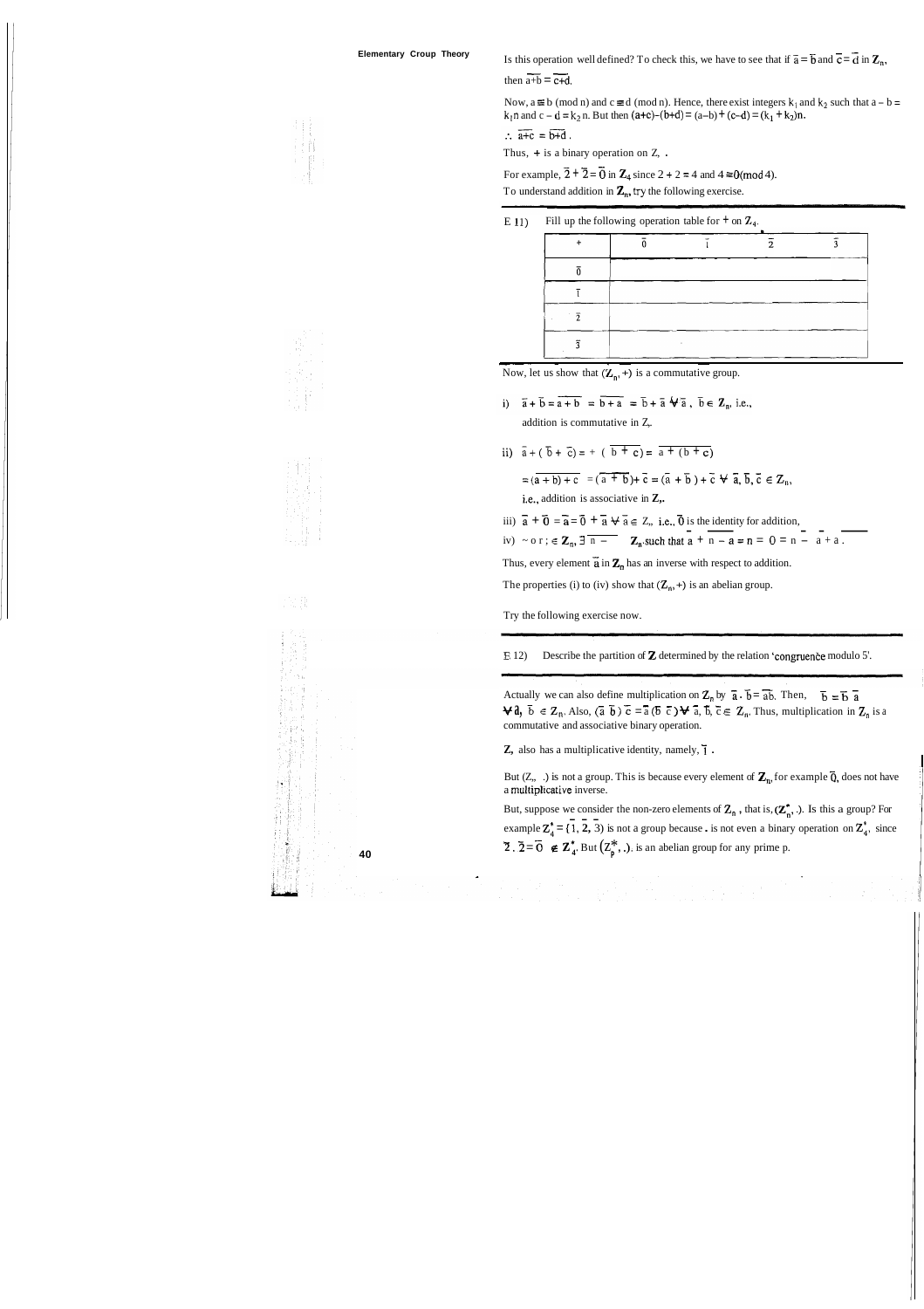E 13) Show that  $(\mathbb{Z}_5^*$ , .) is an abelian group. (Hint : Draw the operation table.)

Let us now discuss the symmetric group.

Let X be a non-empty set. We have seen that the composition of functions defines a binary operation on the set  $\mathcal{F}(X)$  of all functions from X to X. This binary operation is associative.  $I_X$ , the identity map, is the identity in  $\mathcal{F}(X)$ .

Now consider the subset  $S(X)$  of  $\mathcal{F}(X)$  given by

 $S(X) = \{f \in \mathcal{F}(X) \mid f \text{ is bijective}\}.$ 

So  $f \in S(X)$  iff  $f^{-1}: X \to X$  exists. Remember that f o  $f^{-1} = f^{-1}$  o  $f = I_X$ . This also shows that  $f^{-1}E S(X)$ .

### **2.5.2 The Symmetric Group**

We will now discuss the symmetric group briefly. In Unit 7 we will discuss this group in more detail.

If the set X is finite, say  $X = (1, 2, 3, \ldots, n)$ , then we denote  $S(X)$  by S,, and each  $f \in S_n$  is called a permutation on n symbols.

Suppose we want to construct an element f in  $S_n$ . We can start by choosing f(1). Now, f(1) can be any one of the n symbols  $1, 2, \dots$  n. Having chosen  $f(1)$ , we can choose  $f(2)$  from the set  $\{1,2,...,n\} \setminus \{f(1)\},$  i.e., in (n-1) ways. This is because f is 1-1. Inductively, after choosing  $f(i)$ , we can choose  $f(i+1)$  in (n-i) ways. Thus, f can be chosen in ( $\ell \times 2 \times ... \times n$ )  $=$  n ! ways, i.e.,  $S_n$  contains n! elements.

Now, for all f, **g** in S(X),

 $(g \circ f) \circ (f^{-1} \circ g^{-1}) = I_X = (f^{-1} \circ g^{-1}) \circ (g \circ f),$  i.e.,  $g \circ f \in S(X)$ .

Thus,  $\circ$  is a binary operation on  $S(X)$ .

Let us check that  $(S(X), o)$  is a group.

i) o is associative since (fog) o h = f o (g o h)  $\forall$  f, g, h E S(X).

ii) I<sub>x</sub> is the identity element because f  $\circ$  I<sub>x</sub> = I<sub>x</sub> o f  $\forall$  f  $\in$  S(X).

iii)  $f^{-1}$  is the inverse off, for any f  $E S(X)$ .

Thus,  $(S(X), o)$  is a group. It is called the symmetric group on X.

For our convenience, we represent  $f \in S$ , by<br>  $\begin{pmatrix} 1 & 2 & \dots & n \\ f(1) & f(2) & \dots & f(n) \end{pmatrix}$ For example.  $\begin{pmatrix} 1 & 2 & 3 & 4 \\ 2 & 4 & 3 & 1 \end{pmatrix}$  represents the function f : (1, 2, 3, 4}  $\rightarrow$  {1, 2, 3, 4} :  $f(1) = 2$ ,  $f(2) = 4$ ,  $f(3) = 3$ ,  $f(4) = 1$ . The elements in the top row can be placed in any order as long as the order of the elements in the bottom row is changed accordingly. Thus,  $\begin{pmatrix} 2 & 1 & 3 & 4 \\ 4 & 2 & 3 & 1 \end{pmatrix}$  also represents the same function f. Try this exercise now.

E 14) Consider  $S_3$ , the set of all permutations on 3 symbols. This has 3! (= 6) elements. One is the identity function. I, Another is  $\begin{pmatrix} 1 & 2 & 3 \\ 2 & 1 & 3 \end{pmatrix}$ . Can you list the other four?  $\alpha$  .

41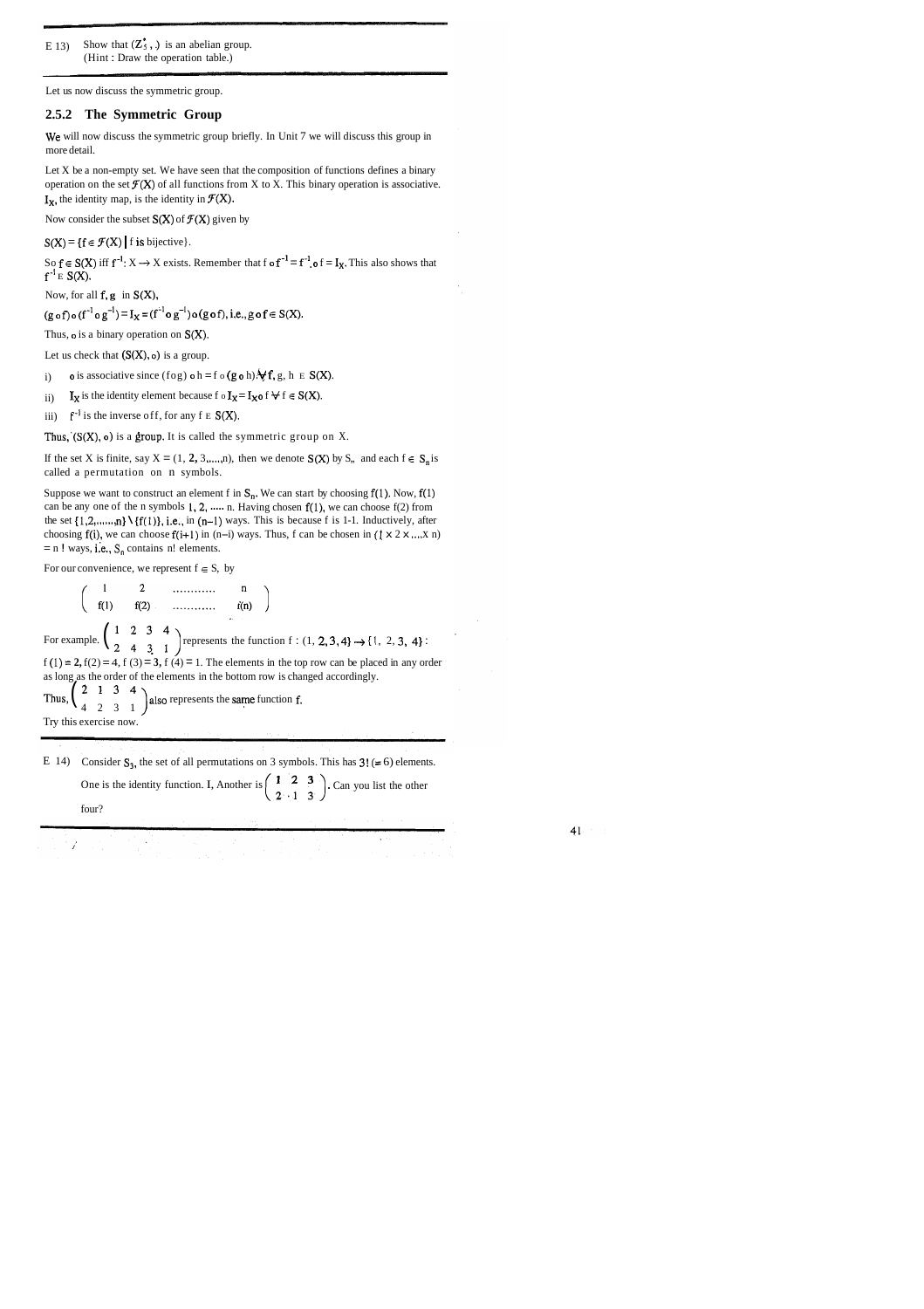$1 \quad 2 \quad 3.$ Now, while solving E 14 one of the elements you must have obtained is f  $\approx$ 

**X.** 

Here  $f(1) = 2$ ,  $f(2) = 3$  and  $f(3) = 1$ . Such a permutation is called a cycle. In general we have the following definition.

Definition : We say that  $f \in S_n$  is a cycle of length r if there are x,,...,  $x_r$  in  $X = \{ 1, 2, ..., n \}$  such that  $f(x_i) = x_{i+1}$  for  $1 \le i \le r-1$ ,  $f(x_r) = x_1$  and  $f(t) = t$  for  $X = \{1, 2, \ldots, n\}$  such that  $f(x_i) = x_{i+1}$  for  $1 \le i \le r-1$ ,  $f(x_r) = x_1$  and  $f(t) = t$  for  $t \ne x_1, \ldots, x_r$ . In this case f is written as  $(x_1, \ldots, x_r)$ .

For example, by f =  $(2\ 4\ 5\ 10) \in S_{10}$ , we mean f  $(2) = 4$ , f  $(4) = 5$ , f  $(5) = 10$ , f  $(10) = 2$ and  $f(j) = j$  for  $j \ne 2, 4, 5, 10$ .

i.e., 
$$
f = \begin{pmatrix} 1 & 2 & 3 & 4 & 5 & 6 & 7 & 8 & 9 & 10 \\ 1 & 4 & 3 & 5 & 10 & 6 & 7 & 8 & 9 & 2 \end{pmatrix}
$$

 $f \in S_0$  fires an **clement x** if  $f(x) =$ 

Now let us see how we calculate the composition of two permutations. Consider the following example in  $S_5$ .

$$
\alpha \circ \beta = \begin{pmatrix} 1 & 2 & 3 & 4 & 5 \\ 2 & 5 & 4 & 3 & 1 \end{pmatrix} \circ \begin{pmatrix} 1 & 2 & 3 & 4 & 5 \\ 5 & 3 & 4 & 1 & 2 \end{pmatrix}
$$
  
= 
$$
\begin{pmatrix} 1 & 2 & 3 & 4 & 5 \\ \alpha\beta(1) & \alpha\beta(2) & \alpha\beta(3) & \alpha\beta(4) & \alpha\beta(5) \end{pmatrix}
$$
  
= 
$$
\begin{pmatrix} 1 & 2 & 3 & 4 & 5 \\ \alpha(5) & \alpha(3) & \alpha(4) & \alpha(1) & \alpha(2) \end{pmatrix}
$$
  
= 
$$
\begin{pmatrix} 1 & 2 & 3 & 4 & 5 \\ 1 & 4 & 3 & 2 & 5 \end{pmatrix} = (2 \ 4),
$$

since 1, 3 and 4 are left fixed.

The following exercises will give you some practice in computing the product of elements in  $S$ .

- E 15) Calculate  $(1\ 3)$  o  $(1\ 2)$  in  $S_3$ .
- **E** 16) Write the Inverses of the following in  $S_3$ :
	- a) (1 **2)**
	- **b)** (1 3 2)

Show that  $[(1 \ 2) \ 0 \ (1 \ 3 \ 2)]^{-1}$  #  $(1 \ 2)^{-1} \ 0 \ (1 \ 3 \ 2)^{-1}$ . (This shows that in Theorem 4(b) we can't write  $(ab)^{-1} = a^{-1} b^{-1}$ .

Note that, in the notation of a cycle, we don't mention the elements that are left fixed by the

In this sub-section we will show that thc set of complcx numbers forms a group with respect to addition. Some of you **may** not be acquainted with some basic propertics **or**  complex numbers. We have placed these properties in the appendix to this unit.

permutation. Similarly, the **permutation**  
\n
$$
\begin{pmatrix}\n2 & 3 \\
5 & 3\n\end{pmatrix}
$$
 is the cycle (1 2 5 3 4) in **S**<sub>5</sub>.

Consider the set C of all ordered pairs  $(x, y)$  of real numbers, i.e., wc take  $C = \mathbf{R} \times \mathbf{R}$ . Define addition (+) and multiplication (.) in **C** as follows:

 $(x_1, y_1) + (x_2, y_2) = (x_1 + x_2, y_1 + y_2)$  and

 $(x_1, y_1)$ .  $(x_2, y_2) = (x_1 x_2 - y_1 y_2, x_1 y_2 + x_2 y_1)$ 

for  $(x_1, y_1)$  and  $(x_2, y_2)$  in C.

 $\frac{42}{ }$ 

And now let us talk of a group that you may be familiar with, without knowing that it is a group.

#### **2.5.3 Complex Numbers**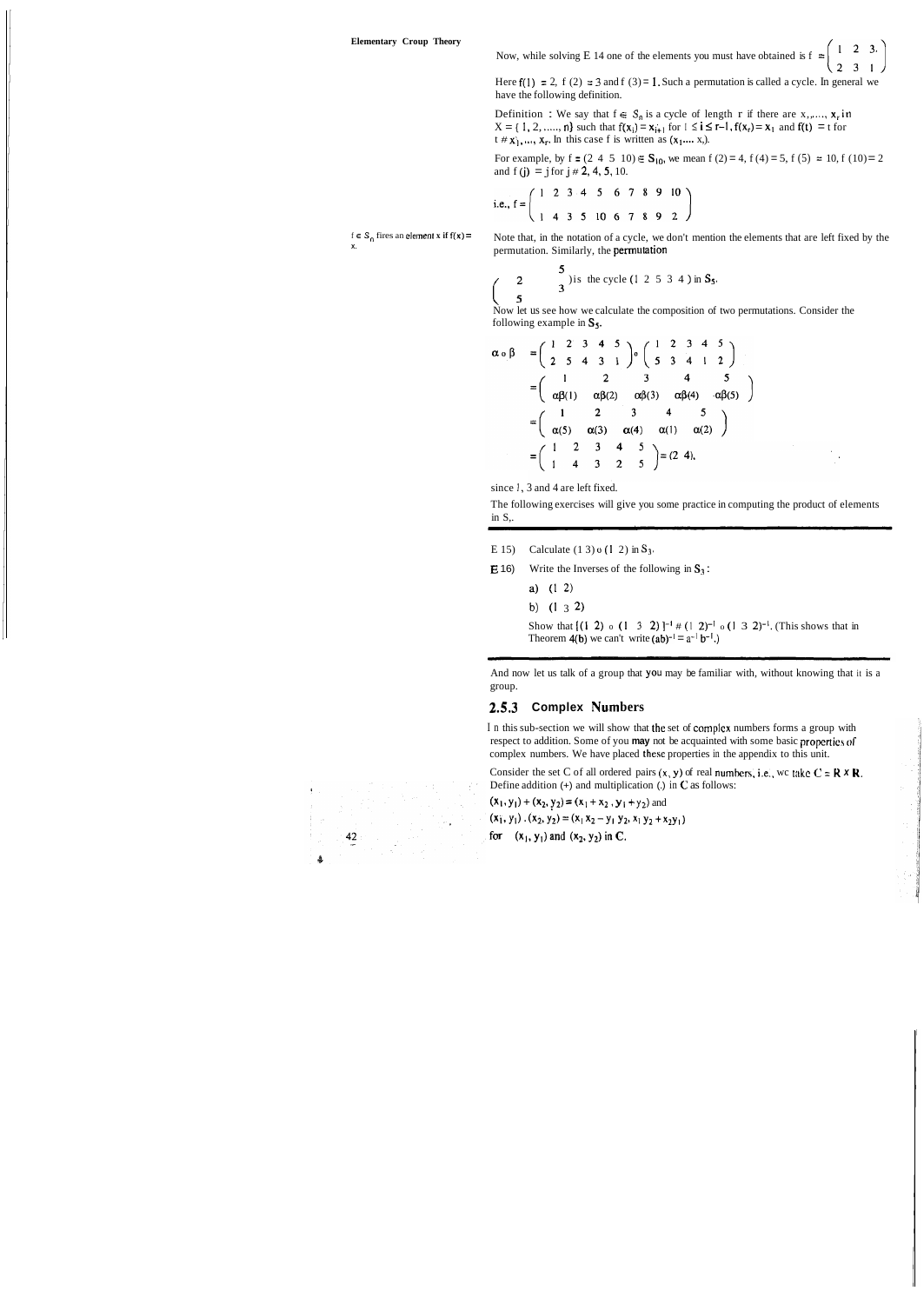This gives us an algebraic system  $(C, +, \cdot)$  called the system of complex numbers. We must **Croups** remember that two complex numbers  $(x_1, y_1)$  and  $(x_2, y_2)$  are equal iff  $x_1 = x_2$  and **In Block 3 you will see that**  $(C, +, \cdot)$  $y_1 = y_2$ .

You can verify that  $+$  and . are commutative and associative.

#### Moreover,

- $i)$  (0,0) is the additive identity.
- ii) for  $(x, y)$  in C,  $(-x, -y)$  is its additive inverse.
- iii) (1,O) is the multiplicative identity.
- iv) if  $(x, y) \neq (0, 0)$  in **C**, then either  $x^2 > 0$  or  $y^2 > 0$ .

Hence,  $x^2 + y^2 > 0$ . Then

$$
(x, y) \cdot \left(\frac{x}{x^2 + y^2}, \frac{-y}{x^2 + y^2}\right)
$$
  
=  $\left(x \cdot \frac{x}{x^2 + y^2} - y \cdot \frac{(-y)}{x^2 + y^2}, x \cdot \frac{-y}{x^2 + y^2} + y \frac{x}{x^2 + y^2}\right)$   
= (1, 0)

Thus,  $\left(\frac{x}{x^2 + y^2}, \frac{-y}{x^2 + y^2}\right)$  is the multiplicative inverse of  $(x, y)$  in C.

Thus,  $(C, +)$  is a group and  $(C^*, \cdot)$  is a group. (As usual,  $C^*$  denotes the set of non-zero complex numbers.)

- b) \* is commutative, not associative, closed on N.
- c) A is not commutative, associative or closed on N.
- E 2) a) The identity element with respect to  $\oplus$  is 5.

Suppose e is the identity element for  $\ast$ . 43

In Block 3 you will see that  $(C, +, \cdot)$  is also a ring and a **field.** 

Now let us see what we have covered in this unit.

-

## **2.6 SUMMARY**

In this unit we have

- 1) discussed various types of binary operations.
- 2) defined and given examples of groups.
- 3) proved and used the cancellation laws and laws of indices for group elements.
- 4) discussed the group of integers modulo n, the symmetric group and the group of complex numbers.

We have also provided an appendix in which we list certain basic facts about complex numbers.

#### SOLUTIONS/ANSWERS  $2.7$

E 1) a)  $x \oplus y = y \oplus x \bigvee x$ ,  $y \in R$ .

Therefore,  $\oplus$  is commutative.

 $(x \oplus y) \oplus z = (x+y-5) \oplus z = (x+y-5)+z-5$  $= x+y+z-10$  $= x \oplus (y \oplus z)$ 

Therefore,  $\oplus$  is associative.

 $\oplus$  is not closed on N since 1  $\oplus$  1  $\in$  N.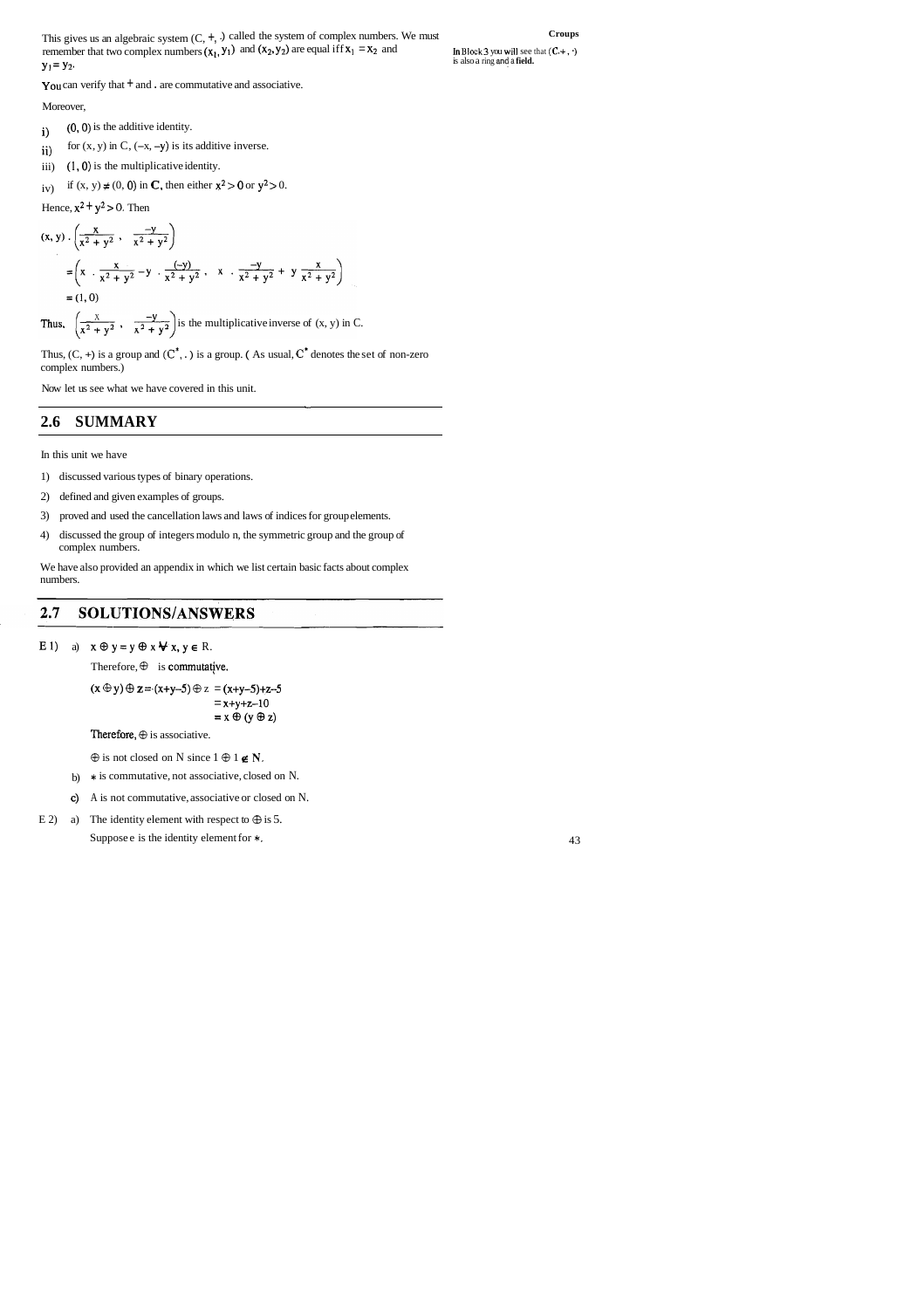**Elementary Group Theory** Then  $x * e = x \Rightarrow 2 (x + e) = x \Rightarrow e = -\frac{x}{2}$ , which depends on x. Therefore,

there is no fixed element e in R for which  $x * e = e * x = x \forall x \in R$ . Therefore, **s** has no identity element.

- E 4) Check Lhat both of them satisfy GI, *G2* and G3.
- $E 5$  (a) and (d) are true.

 $\hat{\textbf{z}}$ 

(b)  $R^*$  is an infinite abelian group.

- (c)  $(Z^*,.)$  satisfies G1 and G2, but not G3. No integer, apart from  $\pm 1$ , has a multiplicative inverse.
- E 6)  $((a,b)^*(c,d)) * (e,f)$

 $= (ac, bc+d) * (e, f)$  $=(ace, (bc+d)e + f)$  $=(a, b) *((c, d) * (e, f))$ 

Similarly, **A** has no identity element.

- b) The inverse of x with respect to  $\oplus$  is 10-x. Since there is no identity for the other operations, there is no question of obtaining  $x^{-1}$ .
- E 3)  $\mathcal{D}(S) = \{\phi, \{0\}, \{1\}, \{0,1\}\}.$

Thus, \* satisfies Gl'.  $(a, b) * (1, 0) = (a, b) \cdot (a, b) \in G.$ 

So, the table is

| n     | φ | ${0}$ | $\{1\}$ | S       |
|-------|---|-------|---------|---------|
| Φ     | Φ | Ф     | Φ       | œ       |
| ${0}$ | φ | ${0}$ | Φ       | ${0}$   |
| ${1}$ | Φ | Φ     | $\{1\}$ | $\{1\}$ |
| S     | Φ | ${0}$ | $\{1\}$ | S       |

Therefore, G3' holds.

Therefore,  $(G,*)$  is a group.

- E 7)  $ba = ca \Rightarrow (ba)a^{-1} = (ca)a^{-1} \Rightarrow b = c.$
- **E** 8) Let  $x \in G$ . Then  $gx = g = ge$ . So, by Theorem 5,  $x = e$ .  $\therefore$   $G = \{e\}.$
- **E9**)  $(Z, -)$  is not a group since **G**1 is not satisfied. For any  $a, b \in \mathbb{Z}$ ,  $a - (a - b) = b$ . So,  $a - x = b$  has a solution for any  $a, b \in \mathbb{Z}$ .

 $\mathbf{E}$  10) When  $n = 0$ , the statement is clearly true.

Now, let  $n > 0$ . We will apply induction on  $n$ . For  $n = 1$ , the statement is true. Now, assume that it is true for  $n-1$ , that is,  $(a^m)^{n-1} = a^{m(n-1)}$ . Then,  $(a^m)^n = (a^m)^{n-1} + 1 = (a^m)^{n}$ .  $a^m$ , by (b)

```
= a<sup>m(n-1)</sup>. a<sup>m</sup>
= a<sup>m(n-1+1</sup>), by (b)
= a^{mn}.
```
So,  $(c)$  is true  $\forall n > 0$  and  $\forall m \in \mathbb{Z}$ .

**84** Now, let  $n < 0$ . Then  $(-n) > 0$ .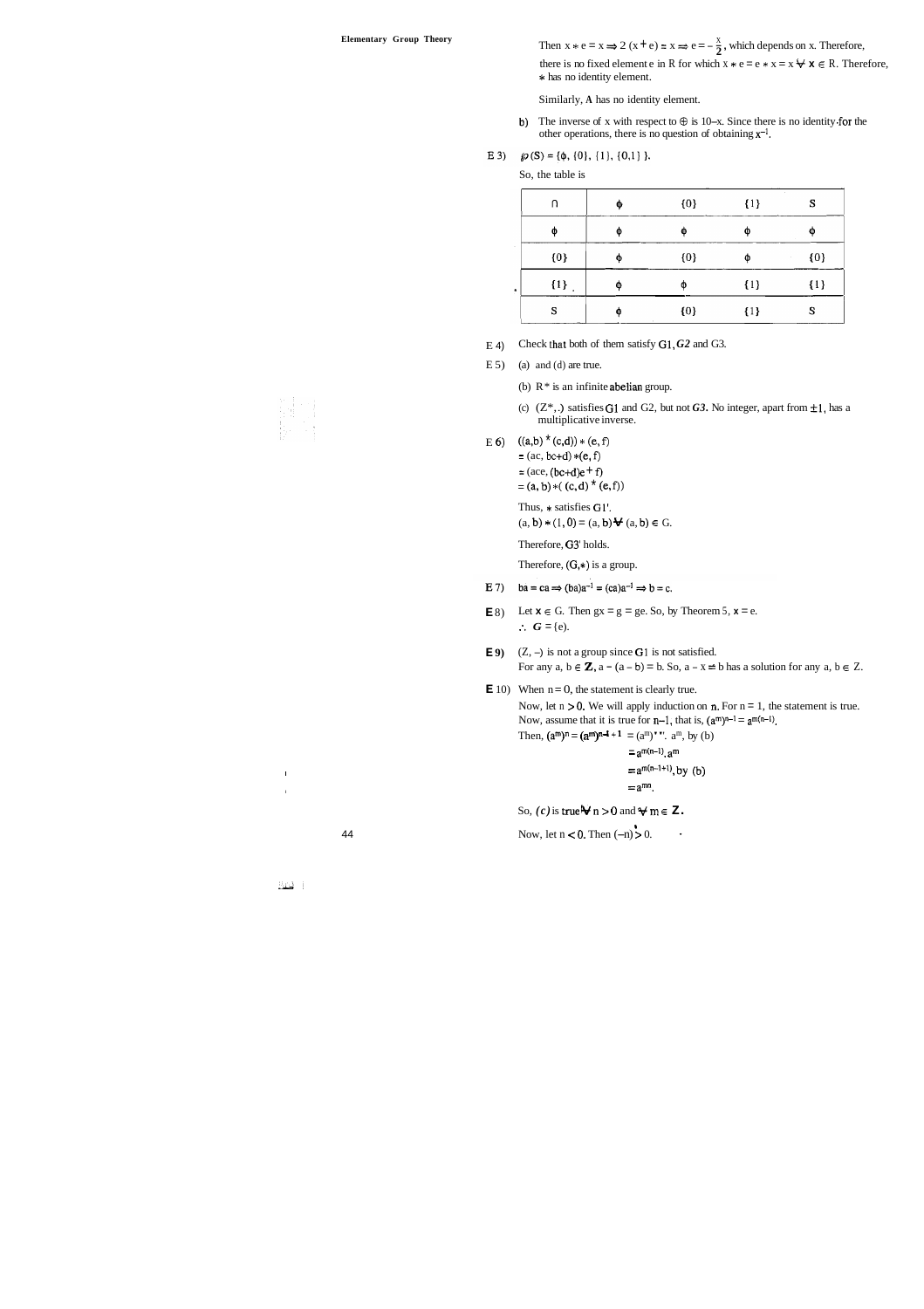:  $(a^m)'' = [(a^m)^{-n}]^{-1}$ , by (a)  $= [a^{m(-n)}]^{-1}$ , by the case  $n > 0$  $=[a^{-mn}]^{-1}$  $=$   $a^{mn}$ , by (a).

Thus,  $\forall m, n \in \mathbb{Z}$ , (c) holds.

| E 11) |   |   |               |   |    |  |
|-------|---|---|---------------|---|----|--|
|       |   |   |               | ↑ | ٦  |  |
|       |   |   | $\mathcal{L}$ | o |    |  |
|       | 2 | , | ٩             |   |    |  |
|       |   |   |               |   | ŋ, |  |

E 12) Z is the disjoint union of the following 5 equivalence classes.

 $\bar{3} = \{$  ........, -7, -2, 3, 8, 13, ..............} 

E 13) The operation table for. on  $\mathbb{Z}_5^*$  is

It shows that. is an associative and **commutative** binary operation on  $\mathbb{Z}_5^*$ ,  $\overline{1}$  is the multiplicative identity and every element has an inverse.

**Thus,**  $(\mathbb{Z}_5^*$ **.)** is an abelian group.

E 14) 
$$
\begin{pmatrix} 1 & 2 & 3 \\ 3 & 2 & 1 \end{pmatrix}
$$
,  $\begin{pmatrix} 1 & 2 & 3 \\ 1 & 3 & 2 \end{pmatrix}$ ,  $\begin{pmatrix} 1 & 2 & 3 \\ 2 & 3 & 1 \end{pmatrix}$ ,  $\begin{pmatrix} 1 & 2 & 3 \\ 3 & 1 & 2 \end{pmatrix}$ .  
\nE 15)  $f = (1 \ 3)$ ,  $g = (1 \ 2)$ .  
\nThen  $f \circ g = \begin{pmatrix} 1 & 2 & 3 \\ 3 & 2 & 1 \end{pmatrix}$ ,  $\begin{pmatrix} 1 & 2 & 3 \\ 2 & 1 & 3 \end{pmatrix}$   
\n $= \begin{pmatrix} 1 & 2 & 3 \\ fg(1) & fg(2) & fg(3) \end{pmatrix}$   
\n $= \begin{pmatrix} 1 & 2 & 3 \\ f(2) & f(1) & f(3) \end{pmatrix}$   
\n $= \begin{pmatrix} 1 & 2 & 3 \\ 2 & 3 & 1 \end{pmatrix} = (1 \ 2 \ 3)$ .

Groups

|  |  | $\cdots$                                                                                                                                                                                                                                            |
|--|--|-----------------------------------------------------------------------------------------------------------------------------------------------------------------------------------------------------------------------------------------------------|
|  |  | the state and the contract statement of the contract of the contract of the contract of the contract of the contract of the contract of the contract of the contract of the contract of the contract of the contract of the co<br>contractors.<br>. |
|  |  |                                                                                                                                                                                                                                                     |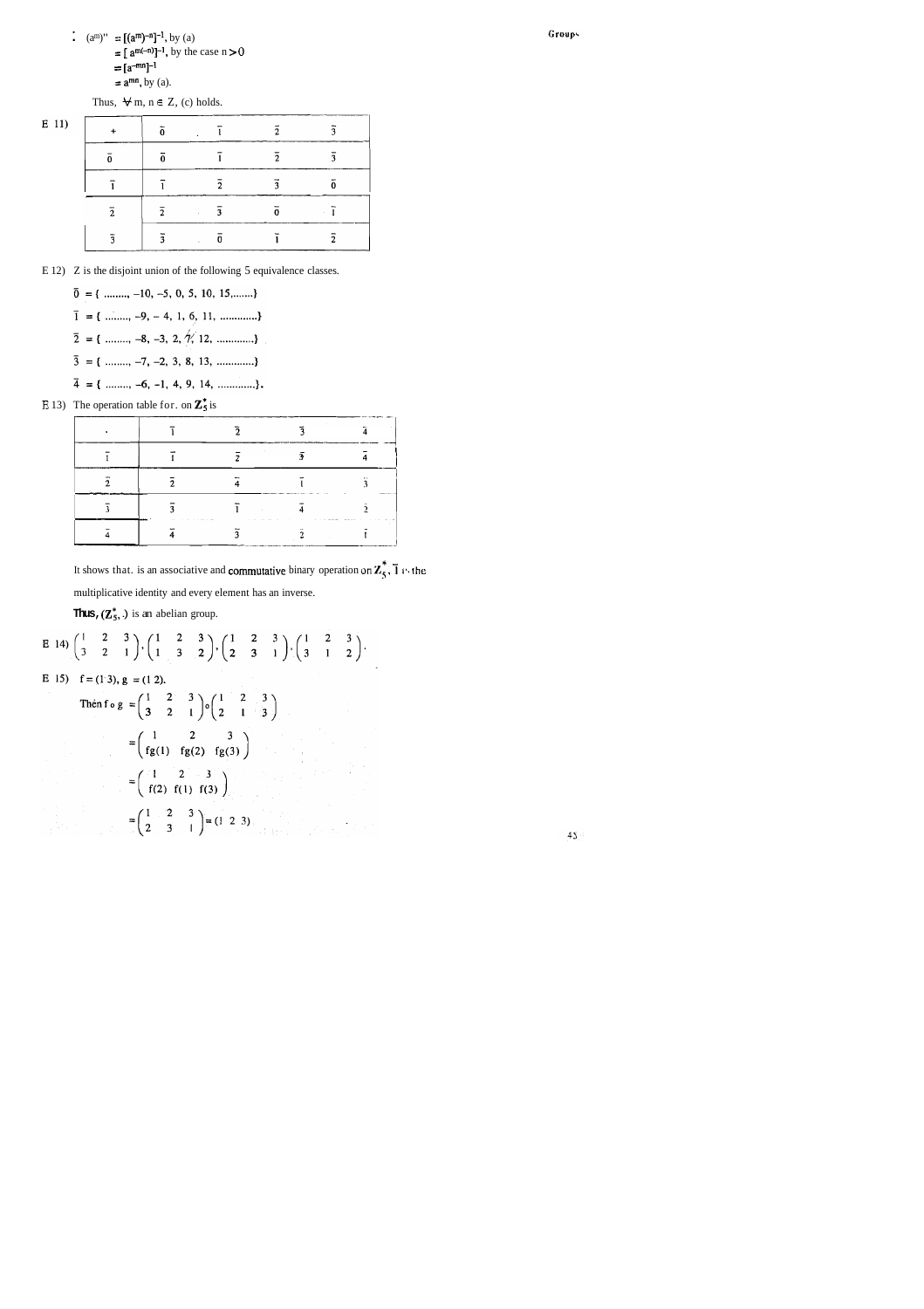E 16) a) Let 
$$
f = (12) = \begin{pmatrix} 1 & 2 & 3 \ 2 & 1 & 3 \end{pmatrix}
$$
.  $f^{-1} = \begin{pmatrix} 2 & 1 & 3 \ 1 & 2 & 3 \end{pmatrix}$ ,  
\njust interchange the rows.  
\n $\therefore f^{-1} = (1 \ 2)$ .  
\nb)  $(1 \ 3 \ 2)^{-1} = (2 \ 3 \ 1)$ .  
\nNow,  $(1 \ 2) \circ (1 \ 3 \ 2) = \begin{pmatrix} 1 & 2 & 3 \ 3 & 2 & 1 \end{pmatrix}$   
\nIts inverse is  $\begin{pmatrix} 3 & 2 & 1 \ 1 & 2 & 3 \end{pmatrix} = (1 \ 3)$ .  
\nOn the other hand,  
\n $(1 \ 2)^{-1} \circ (1 \ 3 \ 2)^{-1} = (1 \ 2) \circ (1 \ 2 \ 3) = (2 \ 3) \# (1 \ 3)$ .

Any complex number can be denoted by an ordered pair of real numbers  $(x, y)$ . In fact, the set of complex numbers is

 $C = \{ (x, y) | x, y \in \mathbb{R} \}.$ 

Another way of representing  $(x, y) \in C$  is  $x + iy$ , where  $i = \sqrt{-1}$ .

We call x the **real part** and y the imaginary **part** of  $x + iy$ .

The two representations agree if we denote  $(x, 0)$  by x and  $(0, 1)$  by  $\mathbf{i} \cdot \mathbf{O}$  and  $\mathbf{I}$  compared to  $\mathbf{I}$ 'write

## **APPENDIX** : **COMPLEX NUMBERS**

While working with complex numbers, we will sometimes use the notation  $x+iy$ , and sometimes the fact that the elements of C can be represented by points in R2.

$$
x + iy = (x, 0) + (0, 1) (v, 0)
$$
  
= (x, 0) + (0, y)

$$
=(x, y),
$$

and  $i^2 = (0, 1) (0, 1) = (-1, 0) = -1$ .

You can see that

$$
(x_1 + iy_1) + (x_2 + iy_2) = (x_1, y_1) + (x_2, y_2)
$$
  
=  $(x_1 + x_2, y_1 + y_2)$   
=  $(x_1 + x_2) + i (y_1 + y_2)$ , and  

$$
(x_1 + iy_1) (x_2 + iy_2) = (x_1, y_1) (x_2, y_2)
$$
  
=  $(x_1 x_2 - y_1 y_2, x_1 y_2 + x_2 y_1)$   
=  $(x_1 x_2 - y_1 y_2) + i (x_1 y_2 + x_2 y_1).$ 

Now, given a complex number, we will define its conjugate.

**Definition** : For a complex number  $z = x + iy$ , the complex number  $x + i$  (-y) is called the **conjugate** of **z.** It is also written as  $x - iy$  and is denoted by  $\overline{z}$ . given a complex nu<br> **ition** : For a compl<br> **njugate** of **z.** It is a<br>  $z = x + iy$ , we list the<br>  $z + \overline{z}$  is a real numb<br>  $z \cdot \overline{z} = x^2 + y^2$ , a no<br>  $z_1 + z_2 = \overline{z}_1 + \overline{z}_2$ 

For  $z = x + iy$ , we list the following properties.

- i)  $z + \overline{z}$  is a real number. In fact,  $z + \overline{z} = 2x$ .
- ii)  $z \cdot \overline{z} = x^2 + y^2$ , a non-negative real number.
- iii)  $\overline{z_1 + z_2} = \overline{z_1} + \overline{z_2}$ , for any  $z_1, z_2 \in C$ . This is because

 $=(x_1 - iy_1) + (x_2 - iy_2)$  $=\overline{z}_1+\overline{z}_2.$  $\overline{z_1 z_2} = \overline{z_1} \cdot \overline{z_2}$ , for any  $z_1, z_2 \in \mathbb{C}$ .  $iv)$ 



 $-46$